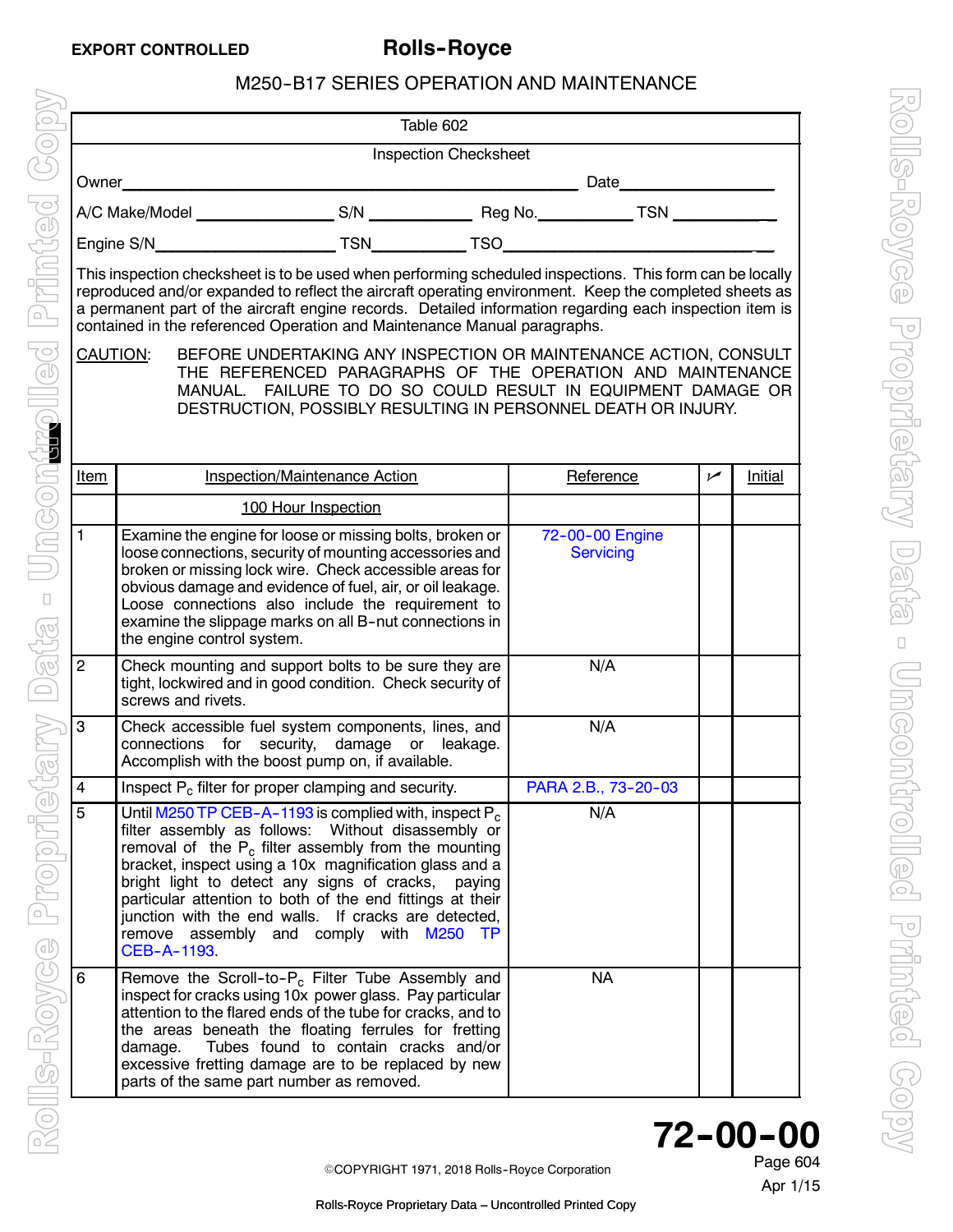<span id="page-1-0"></span>

| Table 602 (cont) |                                                                                                                                                                                                                                                                                                                         |                                                                    |    |                |
|------------------|-------------------------------------------------------------------------------------------------------------------------------------------------------------------------------------------------------------------------------------------------------------------------------------------------------------------------|--------------------------------------------------------------------|----|----------------|
| <u>Item</u>      | <b>Inspection/Maintenance Action</b>                                                                                                                                                                                                                                                                                    | Reference                                                          | مم | <b>Initial</b> |
|                  | 100 Hour Inspection (cont)                                                                                                                                                                                                                                                                                              |                                                                    |    |                |
| 6<br>cont        | NOTE:<br>Excessive fretting is present when the ferrule has chafed the tube sufficiently<br>to wear a step in the tube that can be felt with a thumbnail or other<br>inspection aid.                                                                                                                                    |                                                                    |    |                |
| $\overline{7}$   | With the Scroll-to-P <sub>c</sub> Tube Assembly still removed and<br>using a 10x power glass, inspect the elbow in the<br>compressor scroll for distress/cracks/proper alignment.<br>No cracks are permissible.                                                                                                         | N/A                                                                |    |                |
| 8                | Check fuel and propeller system control linkage for<br>freedom of operation, full travel and proper rigging.<br>Check for excessively high throttle forces and security of<br>linkage. Also check for loose or worn linkage and linkage<br>bolts.                                                                       | PARA 1.A., 76-00-00                                                |    |                |
| $\boldsymbol{9}$ | Examine compressor inlet guide vanes and visible<br>blades and vanes for foreign object damage. Remove all<br>foreign material that can be drawn into the compressor<br>inlet.                                                                                                                                          | PARA 5, 72-30-00                                                   |    |                |
| 10               | Clean compressor with chemical wash solution if<br>operating in a corrosive/erosive (contaminant laden)<br>environment.                                                                                                                                                                                                 | PARA 6.B., 72-30-00                                                |    |                |
| 11               | Examine compressor scroll for cracks or breaks at<br>anti-ice valve and customer bleed ports. If cracks or<br>breaks are detected, check engine for possible vibration<br>causes.                                                                                                                                       | PARA 1.C.(2),<br>this section                                      |    |                |
| 12               | Examine for discharge air tube inserts that are cocked or<br>backing out of the scroll. If cocked or loose inserts are<br>detected, check engine for possible vibration causes.                                                                                                                                         | PARA 4, 72-40-00 and<br>PARA 1.C.(2),<br>this section              |    |                |
| 13               | Visually inspect the compressor discharge tubes for<br>cracks, damage, deterioration, or corrosion using a<br>bright light and mirror as necessary. The compressor<br>discharge tubes do not have to be removed. Perform a<br>Leak Tec check for the installed compressor discharge<br>tubes and FPI the removed tubes. | PARA 4, 72-40-00                                                   |    |                |
| 14               | Check anti-icing valve for security, worn parts and<br>Valve need not be removed or<br>proper operation.<br>disassembled unless a problem is detected.                                                                                                                                                                  | PARA 3, 75-10-01                                                   |    |                |
| 15               | Examine compressor mount inserts for looseness or oil<br>leakage. Replace if loose and check engine for possible<br>vibration causes.                                                                                                                                                                                   | PARA 4.E. and F.,<br>72-60-00 and PARA<br>$1.C.(2)$ , this section |    |                |
| 16               | Examine the turbine support assemblies and engine<br>exhaust ducts for condition of welded joints, for cracks<br>and buckling. Check exhaust duct clamps for correct<br>installation, condition and torque. Reference appropriate<br>airframe maintenance manual for torque.                                            | PARA 8.A., 72-50-00                                                |    |                |

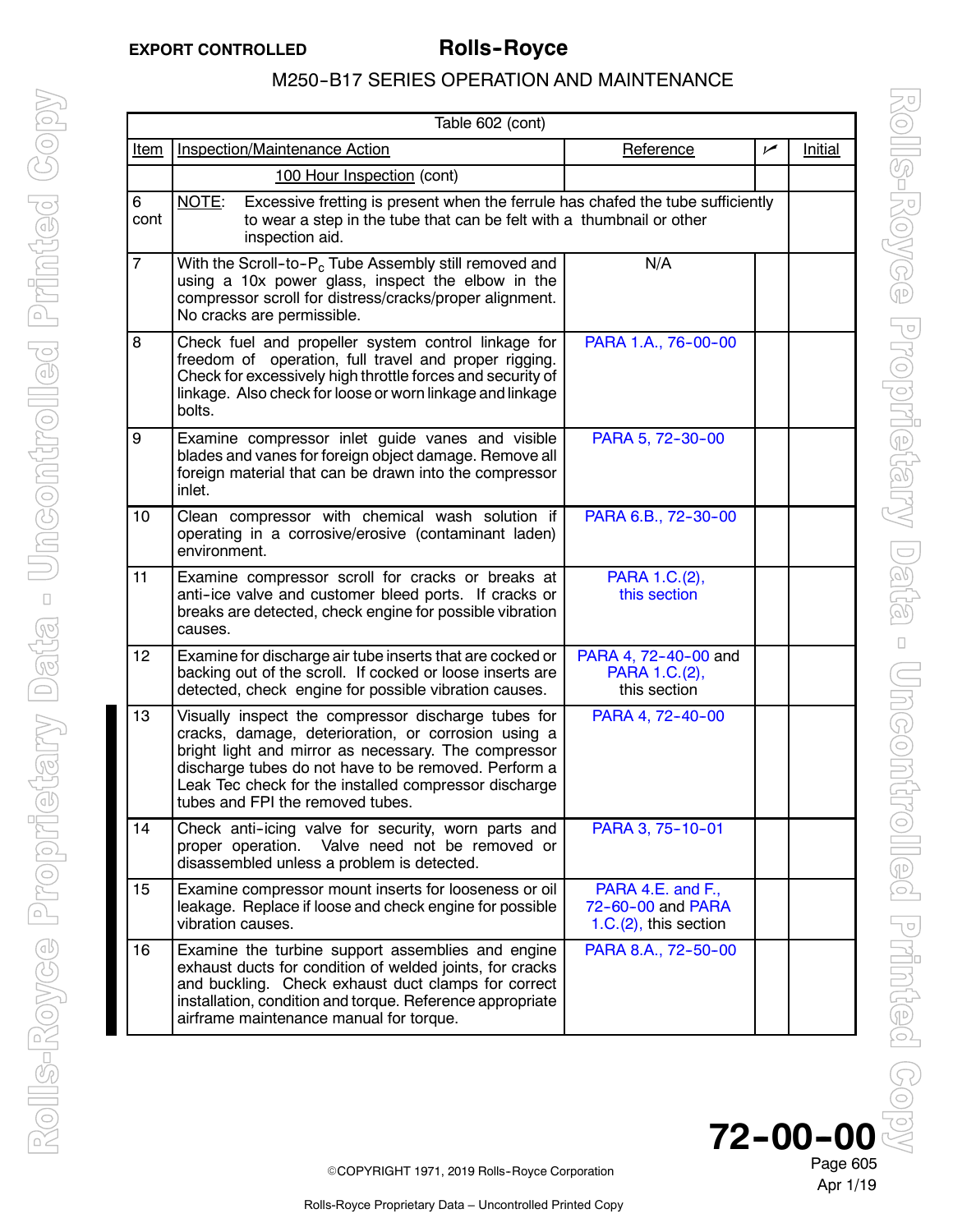<span id="page-2-0"></span>

| Table 602 (cont) |                                                                                                                                                                                                                                                                                                                                                                                                                                                                                                                                                                                                                                                                |                                                               |     |                |
|------------------|----------------------------------------------------------------------------------------------------------------------------------------------------------------------------------------------------------------------------------------------------------------------------------------------------------------------------------------------------------------------------------------------------------------------------------------------------------------------------------------------------------------------------------------------------------------------------------------------------------------------------------------------------------------|---------------------------------------------------------------|-----|----------------|
| <b>Item</b>      | Inspection/Maintenance Action                                                                                                                                                                                                                                                                                                                                                                                                                                                                                                                                                                                                                                  | Reference                                                     | سما | <b>Initial</b> |
|                  | 100 Hour Inspection (cont)                                                                                                                                                                                                                                                                                                                                                                                                                                                                                                                                                                                                                                     |                                                               |     |                |
| 17               | Wet spline starter-generator gearshafts (new production<br>or those replaced in accordance with the Rolls-Royce<br>Commercial Engine Bulletin (M250-B17 TP CEB-1056)<br>do not need periodic inspection and lubrication. Clean<br>and examine other starter-generator gearshaft. Clean<br>the female splines of the starter-generator and the male<br>splines of the starter generator with mineral spirits and a<br>Examine splines in accordance with<br>soft brush.<br>72-60-00, Starter-generator Gearshaft Internal Spline<br>Inspection.<br>Lubricate acceptable splines with grease (Aero-shell<br>No. 22, or equivalent). Before reinstallation of the | PARA 4.C., 72-60-00                                           |     |                |
|                  | starter-generator, make sure<br>torsional<br>damper<br>members of the starter-generator driveshaft are in hard<br>contact with each other.                                                                                                                                                                                                                                                                                                                                                                                                                                                                                                                     |                                                               |     |                |
|                  | Inspect the starter-generator brushes for wear in accordance with the Aircraft<br>NOTE:<br>Manual at the same time the spline inspection is made.                                                                                                                                                                                                                                                                                                                                                                                                                                                                                                              |                                                               |     |                |
| 18               | Examine and clean the turbine pressure oil system check<br>valve.                                                                                                                                                                                                                                                                                                                                                                                                                                                                                                                                                                                              | PARA 2.K., 72-60-00                                           |     |                |
|                  | NOTE:<br>Check Valve P/N 23074872 and subsequent part numbers are not applicable<br>to this inspection (these valves are considered "ON CONDITION").                                                                                                                                                                                                                                                                                                                                                                                                                                                                                                           |                                                               |     |                |
| 19               | Inspect and clean pressure oil tube screen assembly.                                                                                                                                                                                                                                                                                                                                                                                                                                                                                                                                                                                                           | Item 4,<br>Table 202, 72-50-00                                |     |                |
| 20               | Measure oil flow from the scavenge passage or external<br>sump of the power turbine support and scavenge<br>passage of gas producer turbine support.<br>Record actual flow here:<br>PT.<br>GP                                                                                                                                                                                                                                                                                                                                                                                                                                                                  | PARA 6.E., 72-50-00                                           |     |                |
| 21               | Examine, clean, and check magnetic drain plugs.                                                                                                                                                                                                                                                                                                                                                                                                                                                                                                                                                                                                                | PARA 10, 72-00-00,<br><b>Engine servicing</b>                 |     |                |
| 22               | Inspect and clean the fuel nozzle. If no airframe mounted<br>fuel filter is installed, inspect the fuel nozzle filter.                                                                                                                                                                                                                                                                                                                                                                                                                                                                                                                                         | 73-10-03, Maintenance<br><b>Practices</b>                     |     |                |
| 23               | Visually inspect the outer combustion case (sheet metal<br>and weld seams) for cracks. Pay particular attention to<br>the weld seams in the area of the igniter plugs, dummy<br>plug, drain valves, fuel nozzle bosses, armpit braze<br>patch and adjacent areas. Use a bright light and mirror<br>as necessary. The OCC does not have to be removed.<br>Perform a Leak Tec check for installed OCC's and an FPI<br>for removed OCC's.                                                                                                                                                                                                                         | 72-40-00, Table 202,<br>items $(1)$ , $(2)$ , $(3)$ , $(4)$ , |     |                |
| 24               | Clean the burner drain valve.                                                                                                                                                                                                                                                                                                                                                                                                                                                                                                                                                                                                                                  | PARA 3, 72-40-00                                              |     |                |
| 25               | Inspect the ignition lead for burning, chafing, or cracking<br>of conduit and loose connectors and broken lock wire.                                                                                                                                                                                                                                                                                                                                                                                                                                                                                                                                           | 74-20-02, Maintenance<br><b>Practices</b>                     |     |                |

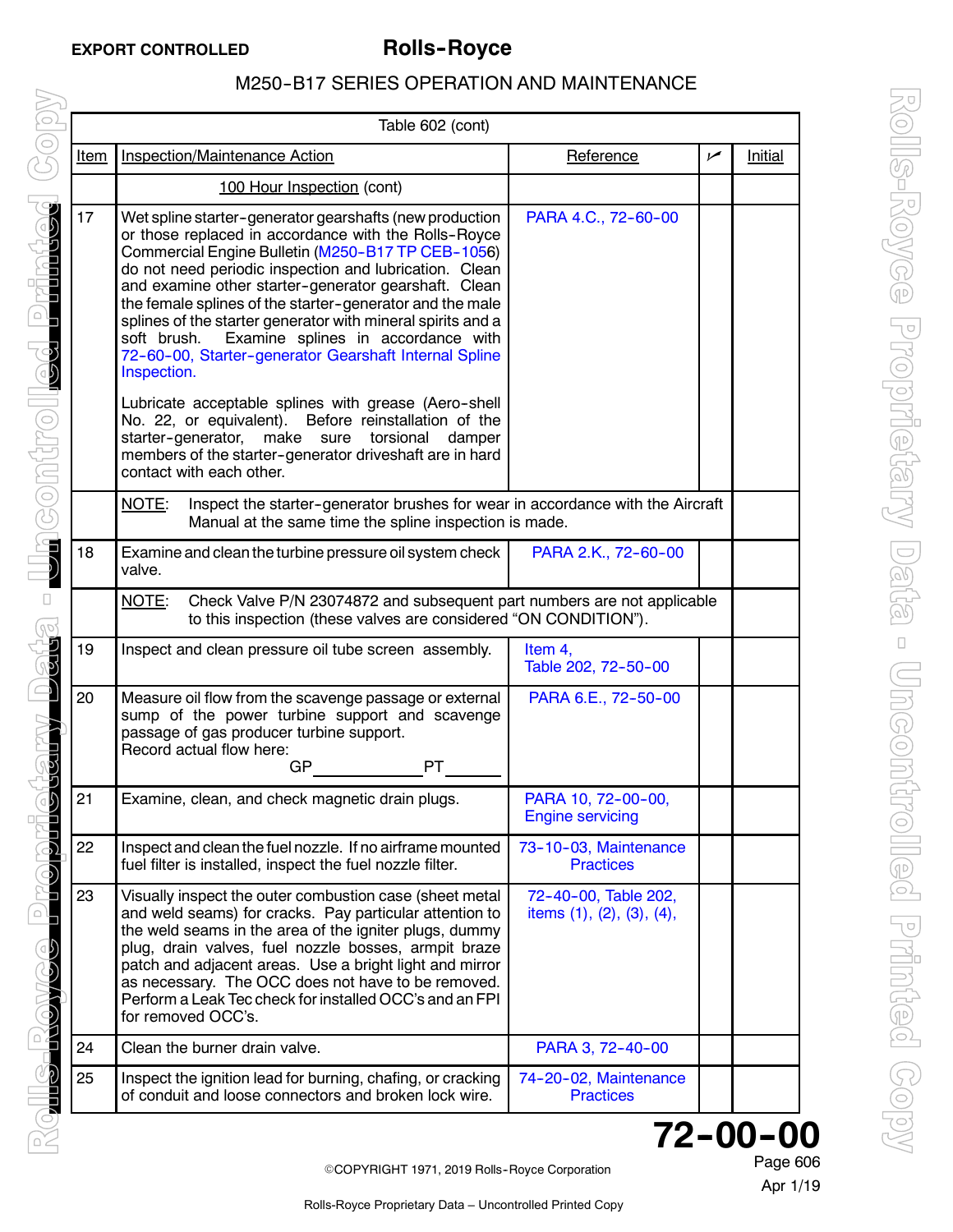<span id="page-3-0"></span>

|      | Table 602 (cont)                                                                                                                                                                                                                                                                                                                                                                                                                                                                                                                                                                                                                                                                                                                                                                                                                                                                                                                                                                                                                                                                                                                                                                                       |                                                  |     |                |
|------|--------------------------------------------------------------------------------------------------------------------------------------------------------------------------------------------------------------------------------------------------------------------------------------------------------------------------------------------------------------------------------------------------------------------------------------------------------------------------------------------------------------------------------------------------------------------------------------------------------------------------------------------------------------------------------------------------------------------------------------------------------------------------------------------------------------------------------------------------------------------------------------------------------------------------------------------------------------------------------------------------------------------------------------------------------------------------------------------------------------------------------------------------------------------------------------------------------|--------------------------------------------------|-----|----------------|
| Item | <b>Inspection/Maintenance Action</b>                                                                                                                                                                                                                                                                                                                                                                                                                                                                                                                                                                                                                                                                                                                                                                                                                                                                                                                                                                                                                                                                                                                                                                   | Reference                                        | سما | <b>Initial</b> |
| 26   | Review engine records for compliance with all<br>mandatory bulletins, inspections and airworthiness<br>directives.                                                                                                                                                                                                                                                                                                                                                                                                                                                                                                                                                                                                                                                                                                                                                                                                                                                                                                                                                                                                                                                                                     | N/A                                              |     |                |
| 27   | Review engine records for time or cycle limited parts,<br>components, accessories or modules.                                                                                                                                                                                                                                                                                                                                                                                                                                                                                                                                                                                                                                                                                                                                                                                                                                                                                                                                                                                                                                                                                                          | N/A                                              |     |                |
| 28   | Enter component changes, inspection compliance, etc.,<br>in logbook as required.                                                                                                                                                                                                                                                                                                                                                                                                                                                                                                                                                                                                                                                                                                                                                                                                                                                                                                                                                                                                                                                                                                                       | N/A                                              |     |                |
|      | 200 Hour Inspection                                                                                                                                                                                                                                                                                                                                                                                                                                                                                                                                                                                                                                                                                                                                                                                                                                                                                                                                                                                                                                                                                                                                                                                    |                                                  |     |                |
|      | In addition to the 100 hour inspection items, perform the<br>following:                                                                                                                                                                                                                                                                                                                                                                                                                                                                                                                                                                                                                                                                                                                                                                                                                                                                                                                                                                                                                                                                                                                                |                                                  |     |                |
| 29   | Lubrication system maintenance                                                                                                                                                                                                                                                                                                                                                                                                                                                                                                                                                                                                                                                                                                                                                                                                                                                                                                                                                                                                                                                                                                                                                                         |                                                  |     |                |
|      | NOTE: Items designated with an asterisk (*) are to be<br>accomplished on the same intervals as item 27*(a) (Oil<br>Change).                                                                                                                                                                                                                                                                                                                                                                                                                                                                                                                                                                                                                                                                                                                                                                                                                                                                                                                                                                                                                                                                            |                                                  |     |                |
| *a.  | Drain oil system.<br>Oil changed at:<br>100 hours:<br>200 hours:<br>300 hours:<br>600 hours:<br>The maximum oil change interval is 100 hours or 6<br>months, whichever occurs first. This limit can be<br>extended if the following conditions are met.<br>If an external scavenge oil filter system is<br>А.<br>installed the oil change interval can be increased to 200<br>hours or 6 months, whichever occurs first.<br>В.<br>With an approved HTS (Third Generation Oil),<br>but no external scavenge oil filter system, the oil change<br>interval can be increased to 300 hours or 12 months,<br>whichever occurs first.<br>With an approved HTS (Third Generation Oil),<br>C.<br>and an external scavenge oil filter system is installed, the<br>oil change interval can be increased to 600 hours or 12<br>months, whichever occurs first.<br>CAUTION:<br>SOME<br>AND/OR<br><b>OPERATORS</b><br><b>ENVIRONMENTS</b><br>HARSH<br><b>CAN</b><br><b>DICTATE</b><br>OIL<br>CHANGES AT MORE FREQUENT INTERVALS.<br>NOTE: See oil change flow chart for further detail. (See<br>Figure 600)<br>NOTE: External scavenge oil filter systems must have<br>a valid STC (Supplemental Type Certificate). | PARA 10.F., 72-00-00,<br><b>Engine Servicing</b> |     |                |
|      |                                                                                                                                                                                                                                                                                                                                                                                                                                                                                                                                                                                                                                                                                                                                                                                                                                                                                                                                                                                                                                                                                                                                                                                                        | $72 - 00 - 0$                                    |     |                |

Page 607 Apr 1/19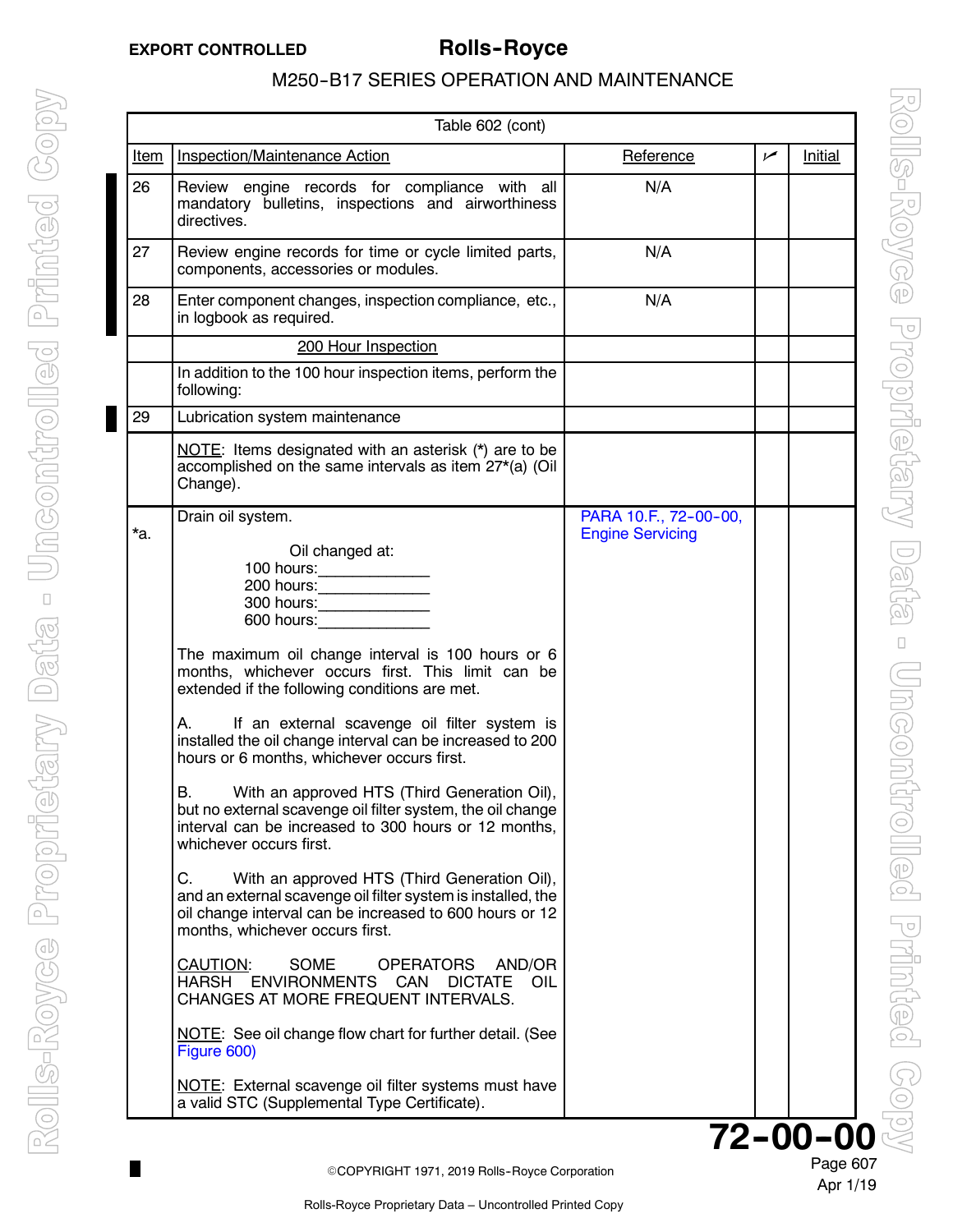| Table 602 (cont)                                                                                                                                                                                                                                                                                                                                                                                                                                          |                                                                                                                                                                                                                                                                                                                                                                                                                                                                                                                                                                                                                                                               |                                                                               |                |         |
|-----------------------------------------------------------------------------------------------------------------------------------------------------------------------------------------------------------------------------------------------------------------------------------------------------------------------------------------------------------------------------------------------------------------------------------------------------------|---------------------------------------------------------------------------------------------------------------------------------------------------------------------------------------------------------------------------------------------------------------------------------------------------------------------------------------------------------------------------------------------------------------------------------------------------------------------------------------------------------------------------------------------------------------------------------------------------------------------------------------------------------------|-------------------------------------------------------------------------------|----------------|---------|
| Item                                                                                                                                                                                                                                                                                                                                                                                                                                                      | Inspection/Maintenance Action                                                                                                                                                                                                                                                                                                                                                                                                                                                                                                                                                                                                                                 | Reference                                                                     | $\overline{v}$ | Initial |
|                                                                                                                                                                                                                                                                                                                                                                                                                                                           | 200 Hour Inspection (cont)                                                                                                                                                                                                                                                                                                                                                                                                                                                                                                                                                                                                                                    |                                                                               |                |         |
| b.                                                                                                                                                                                                                                                                                                                                                                                                                                                        | Remove, examine and clean the oil filter.<br>Note<br>accumulation of metal chips, debris or carbon particles.<br>Conduct further inspection of the lube system and/or<br>engine gear train/bearings if metal chips or debris are<br>found. See items 34 and 35 (300 Hour Inspection) if<br>carbon particles are found.                                                                                                                                                                                                                                                                                                                                        | PARA 1.C., 72-60-00,<br>Item 2, Table 202,<br>$72 - 50 - 00$                  |                |         |
| NOTE:<br>Follow STC manufacturer's recommendations regarding<br>replacement/cleaning of external oil filter elements. Inspect removed<br>elements for any accumulations of metal chips, debris or carbon particles. It<br>can prove helpful to cut apart disposable (paper) filter elements to facilitate<br>this inspection. If chips, debris or carbon particles are found, proceed with<br>additional inspection/maintenance as outlined in Item 27 b. |                                                                                                                                                                                                                                                                                                                                                                                                                                                                                                                                                                                                                                                               |                                                                               |                |         |
| c.                                                                                                                                                                                                                                                                                                                                                                                                                                                        | Examine magnetic chip detector plugs.                                                                                                                                                                                                                                                                                                                                                                                                                                                                                                                                                                                                                         | PARA 10, 72-00-00,<br><b>Engine Servicing, Item</b><br>7, Table 202, 72-50-00 |                |         |
| *d.                                                                                                                                                                                                                                                                                                                                                                                                                                                       | Refill oil system.                                                                                                                                                                                                                                                                                                                                                                                                                                                                                                                                                                                                                                            | PARA 10.F., 72-00-00,<br><b>Engine Service</b>                                |                |         |
|                                                                                                                                                                                                                                                                                                                                                                                                                                                           | 300 Hour Inspection                                                                                                                                                                                                                                                                                                                                                                                                                                                                                                                                                                                                                                           |                                                                               |                |         |
|                                                                                                                                                                                                                                                                                                                                                                                                                                                           | In addition to the 100 hour and appropriate 200 hour<br>inspection items, perform the following:                                                                                                                                                                                                                                                                                                                                                                                                                                                                                                                                                              |                                                                               |                |         |
|                                                                                                                                                                                                                                                                                                                                                                                                                                                           | INSPECTION FREQUENCY MUST BE BASED ON THE NATURE OF<br><b>CAUTION:</b><br>THE EROSIVE AND/OR CORROSIVE ENVIRONMENT. THE<br>OPERATING ENVIRONMENT CAN DICTATE A MORE FREQUENT<br>INSPECTION INTERVAL WHEN OPERATING IN A CORROSIVE<br>AND/OR EROSIVE ENVIRONMENT FOR NON-COATED<br>COMPRESSOR WHEELS, THE INSPECTION MUST NOT EXCEED<br>300 HOURS OR 6 MONTHS. FOR COATED COMPRESSOR<br>WHEELS, INSPECTION MUST NOT EXCEED 300 HOURS OR 12<br>MONTHS. FOR COMPRESSOR BLISKS, INSPECTION MUST NOT<br>EXCEED 300 HOURS OR 12 MONTHS. IF ANY WHEEL EXHIBITS<br>CORROSION AND/OR EROSION, THE INSPECTION REQUIREMENT<br>MUST REVERT BACK TO 300 HOURS OR 6 MONTHS. |                                                                               |                |         |
| 30                                                                                                                                                                                                                                                                                                                                                                                                                                                        | Inspect the compressor case, blades, and vanes when<br>operating in an erosive and/or corrosive environment.<br>10X power magnification is recommended for corrosion<br>pit inspection.                                                                                                                                                                                                                                                                                                                                                                                                                                                                       | PARA 1.C. (9), this<br>section and PARA 5,<br>$72 - 30 - 00$                  |                |         |



Apr 1/19

ECOPYRIGHT 1971, 2019 Rolls--Royce Corporation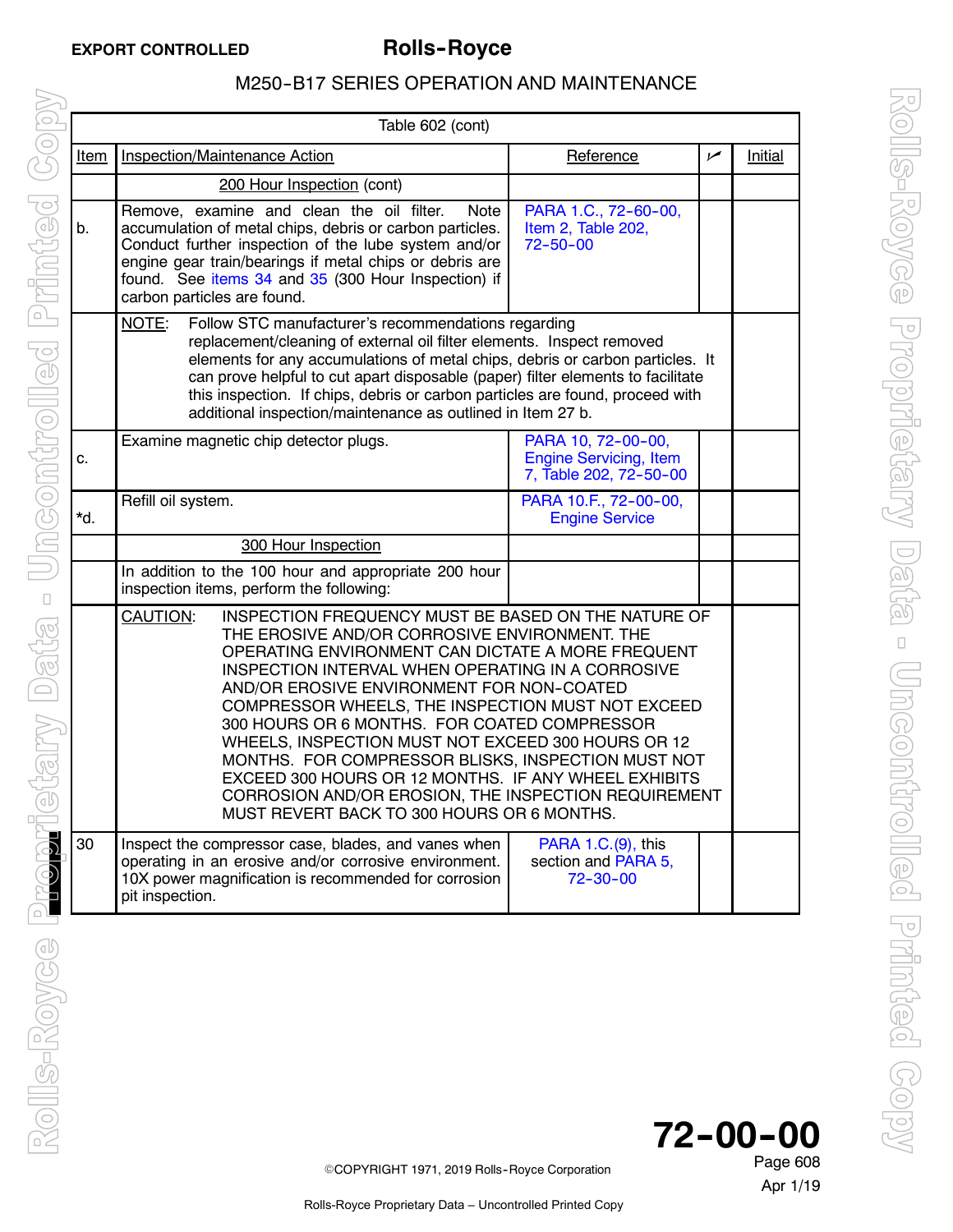<span id="page-5-0"></span>

|    | Table 602 (cont)                                                                                                                                                                                                                                                                                                                                                                                                                                                                                                                                                                                                                                         |                                                               |  |  |
|----|----------------------------------------------------------------------------------------------------------------------------------------------------------------------------------------------------------------------------------------------------------------------------------------------------------------------------------------------------------------------------------------------------------------------------------------------------------------------------------------------------------------------------------------------------------------------------------------------------------------------------------------------------------|---------------------------------------------------------------|--|--|
|    | 300 Hour Inspection (cont)                                                                                                                                                                                                                                                                                                                                                                                                                                                                                                                                                                                                                               |                                                               |  |  |
|    | <b>CAUTION:</b><br>WHEN THERE IS EVIDENCE THAT THE FUEL PUMP FILTER HAS<br>BEEN BYPASSED, THE GAS PRODUCER FUEL CONTROL INLET<br>FILTER, THE FUEL NOZZLE FILTER, THE GOVERNOR FILTER AND<br>THE HIGH PRESSURE FUEL FILTER, IF APPLICABLE MUST BE<br>CLEANED. (REFER TO SPECIAL INSPECTIONS, TABLE 603) IF ANY<br>CONTAMINATION IS FOUND IN THE FUEL NOZZLE FILTER, THIS<br>WILL REQUIRE THAT THE FUEL CONTROL BE SENT TO AN<br>AUTHORIZED REPAIR FACILITY FOR INTERNAL CLEANING.<br>REFERENCE MUST ALSO BE MADE TO THE AIRFRAME<br>MAINTENANCE MANUAL FOR FUEL SYSTEM MAINTENANCE<br>FOLLOWING FUEL CONTAMINATION.                                       |                                                               |  |  |
| 31 | If the aircraft is equipped with an engine fuel filter<br>differential pressure warning system, replace the<br>throw-away filter only when an indication of<br>contamination is obtained or every 300 hours, whichever<br>comes first. If the aircraft is not equipped with a<br>differential pressure warning system, replace the fuel<br>filter every 300 hours unless operating experience<br>demonstrates that smaller time increments are<br>advisable. Before discarding filter, inspect for signs of<br>contaminants. If found, examine the entire fuel system<br>and clean if necessary. Verify Step 32 has been<br>completed before reassembly. | PARA 1.F., 73-10-01                                           |  |  |
| 32 | Do a fuel pump bypass valve operation check when a fuel<br>filter is replaced.<br>NOTE: Applicable to Sundstrand/Pesco and<br>Argo-Tech/TRW manufactured pumps only.                                                                                                                                                                                                                                                                                                                                                                                                                                                                                     | PARA 1.D., 73-10-01                                           |  |  |
| 33 | Purge air from the filter bowl area of the single element<br>pump.                                                                                                                                                                                                                                                                                                                                                                                                                                                                                                                                                                                       | PARA 2.E., 73-00-00                                           |  |  |
| 34 | Remove and disassemble fuel nozzle. Clean and<br>examine fuel nozzle filter assembly. Assemble and<br>install fuel nozzle.                                                                                                                                                                                                                                                                                                                                                                                                                                                                                                                               | $73 - 10 - 03$                                                |  |  |
| 35 | Examine and clean the No. 1 bearing oil pressure<br>reducer.                                                                                                                                                                                                                                                                                                                                                                                                                                                                                                                                                                                             | PARA 3.A.(2),<br>$72 - 30 - 00$                               |  |  |
| 36 | Visually examine external sump.<br>Clean<br>internal<br>carbonaceous deposits from sump.                                                                                                                                                                                                                                                                                                                                                                                                                                                                                                                                                                 | PARA 6.F.(5),<br>72-50-00, Item 11,<br>Table 202, 72-50-00    |  |  |
| 37 | Examine the power turbine support scavenge strut.<br>Clean internal carbonaceous deposits from strut.                                                                                                                                                                                                                                                                                                                                                                                                                                                                                                                                                    | PARA 6.F., 72-50-00,<br>Item 10, Table 202,<br>$72 - 50 - 00$ |  |  |
| 38 | Remove, clean and examine $P_c$ filter every 300 hours or<br>earlier as engine performance dictates.                                                                                                                                                                                                                                                                                                                                                                                                                                                                                                                                                     | 73-20-03, Maintenance<br><b>Practices</b>                     |  |  |
| 39 | Examine the thermocouple assembly (TOT/MGT).                                                                                                                                                                                                                                                                                                                                                                                                                                                                                                                                                                                                             | PARA 2.B., 77-20-01,<br><b>Maintenance Practices</b>          |  |  |
|    | <b>Other Scheduled Inspections</b>                                                                                                                                                                                                                                                                                                                                                                                                                                                                                                                                                                                                                       |                                                               |  |  |
|    | 500 HR/1 YR                                                                                                                                                                                                                                                                                                                                                                                                                                                                                                                                                                                                                                              |                                                               |  |  |

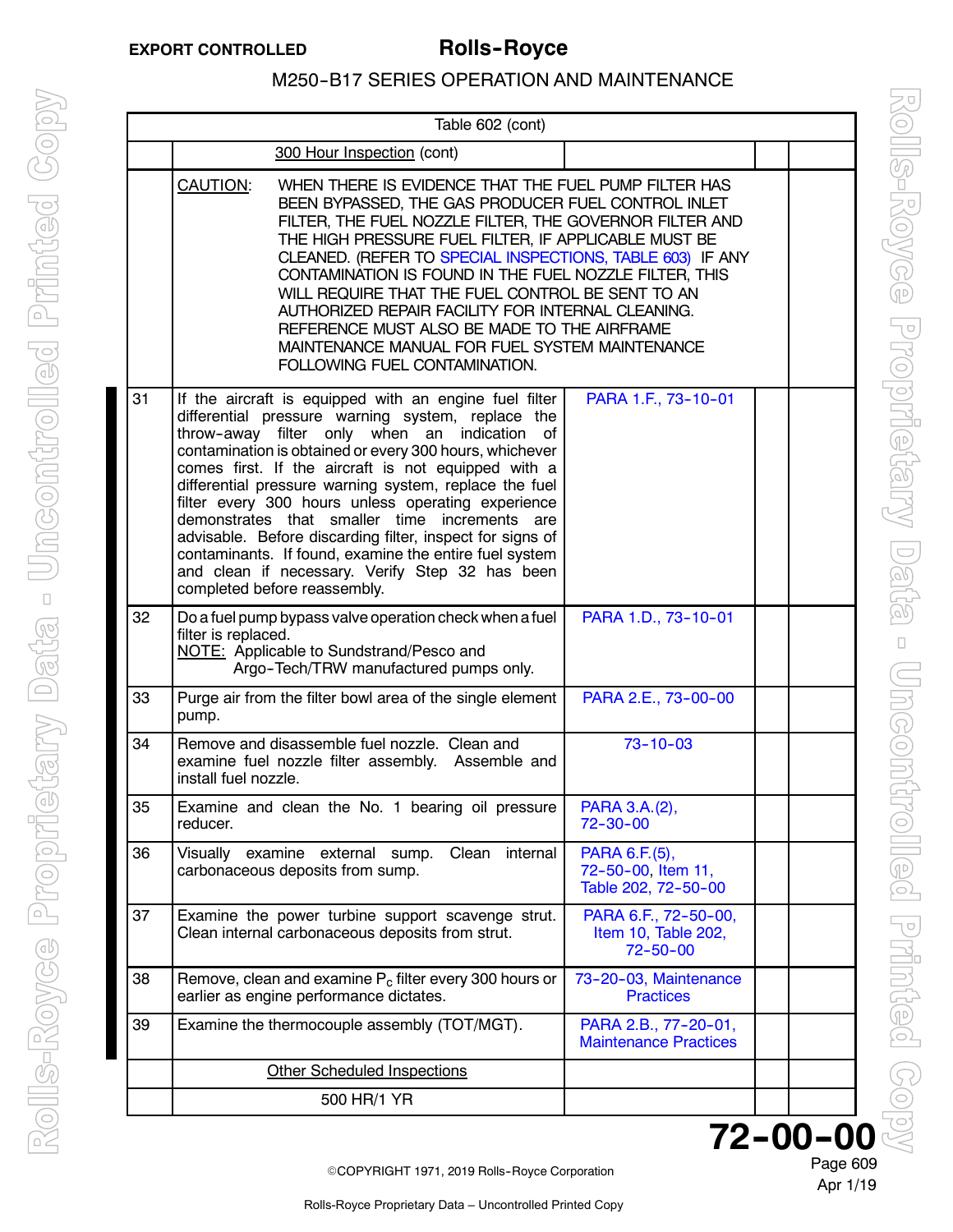<span id="page-6-0"></span>

|      | Table 602 (cont)                                                                                                                                                                                                                                                                                                                                                                                        |                                                     |    |                |
|------|---------------------------------------------------------------------------------------------------------------------------------------------------------------------------------------------------------------------------------------------------------------------------------------------------------------------------------------------------------------------------------------------------------|-----------------------------------------------------|----|----------------|
| Item | Inspection/Maintenance Action                                                                                                                                                                                                                                                                                                                                                                           | Reference                                           | مم | <b>Initial</b> |
|      | Other Scheduled Inspections (cont)                                                                                                                                                                                                                                                                                                                                                                      |                                                     |    |                |
| 40   | Inspect all uncoated and coated P/N 6846278 and<br>6871338<br>power turbine outer coupling nuts for corrosion.                                                                                                                                                                                                                                                                                          | M250-B17 TP<br><b>CSL-1030</b>                      |    |                |
|      | NOTE:<br>Compliance with Rolls-Royce Commercial<br>Engine Bulletin M250-B17 TP CEB-1088<br>and/or M250-B17 TP CEB-1134 removes<br>this inspection requirement.                                                                                                                                                                                                                                          |                                                     |    |                |
|      | 600 HR                                                                                                                                                                                                                                                                                                                                                                                                  |                                                     |    |                |
| 41   | Make an installation rotating balance of the engine and<br>propeller assembly at intervals not to exceed 600 hours.<br>See para 1.C.(12), for more information concerning<br>rotating balance requirements.                                                                                                                                                                                             | PARA 1.C.(12), this<br>section                      |    |                |
| 42   | Do the scavenge oil filter impending bypass function<br>check per Facet Service Bulletin No. 090589 (Refer to<br>Rolls-Royce TP CSL 1119) for aircraft equipped with this<br>type of external scavenge filter system.<br>Follow the Facet instructions and time intervals, or follow<br>this recommended inspection interval each 600 hours.                                                            | N/A                                                 |    |                |
| 43   | Check the fuel pump drive shaft on Sundstrand single<br>element pump for spline wear.                                                                                                                                                                                                                                                                                                                   | PARA 1.C., 73-10-01                                 |    |                |
|      | This inspection is not required for Argo-Tech<br><u>NOTE:</u><br>(TRW) fuel pumps or Sundstrand fuel pumps<br>P/N 23003114 and subsequent.                                                                                                                                                                                                                                                              |                                                     |    |                |
|      | 1500 HR                                                                                                                                                                                                                                                                                                                                                                                                 |                                                     |    |                |
| 44   | Replace the fuel control filter assembly.                                                                                                                                                                                                                                                                                                                                                               | PARA 4.A., 73-20-02                                 |    |                |
|      | 1750 HR                                                                                                                                                                                                                                                                                                                                                                                                 |                                                     |    |                |
| 45   | Deleted                                                                                                                                                                                                                                                                                                                                                                                                 |                                                     |    |                |
| 46   | Examine compressor case, blades, and vanes.<br>Inspection frequency must be made as necessary by<br>operating environment and condition of the compressor<br>at the last inspection. In erosive and/or corrosive<br>environment, examine case at least every 300 hours. Do<br>not exceed 1750 hours without case inspection. 10X<br>power magnification is recommended for corrosion pit<br>inspection. | Para 1.C.(9), this section<br>and PARA 5., 72-30-00 |    |                |
| 47   | Heavy<br>Maintenance<br>Inspection<br>$(HMI)$ .<br>Heavy<br>maintenance inspection must consist of gas producer<br>turbine rotor replacement and inspection of assembled<br>components by Rolls-Royce Authorized Maintenance<br>Center (AMC). It is the responsibility of the operator to<br>assure that the total time cycle life limits of specific parts<br>listed in Section 05 are not exceeded.   | N/A                                                 |    |                |

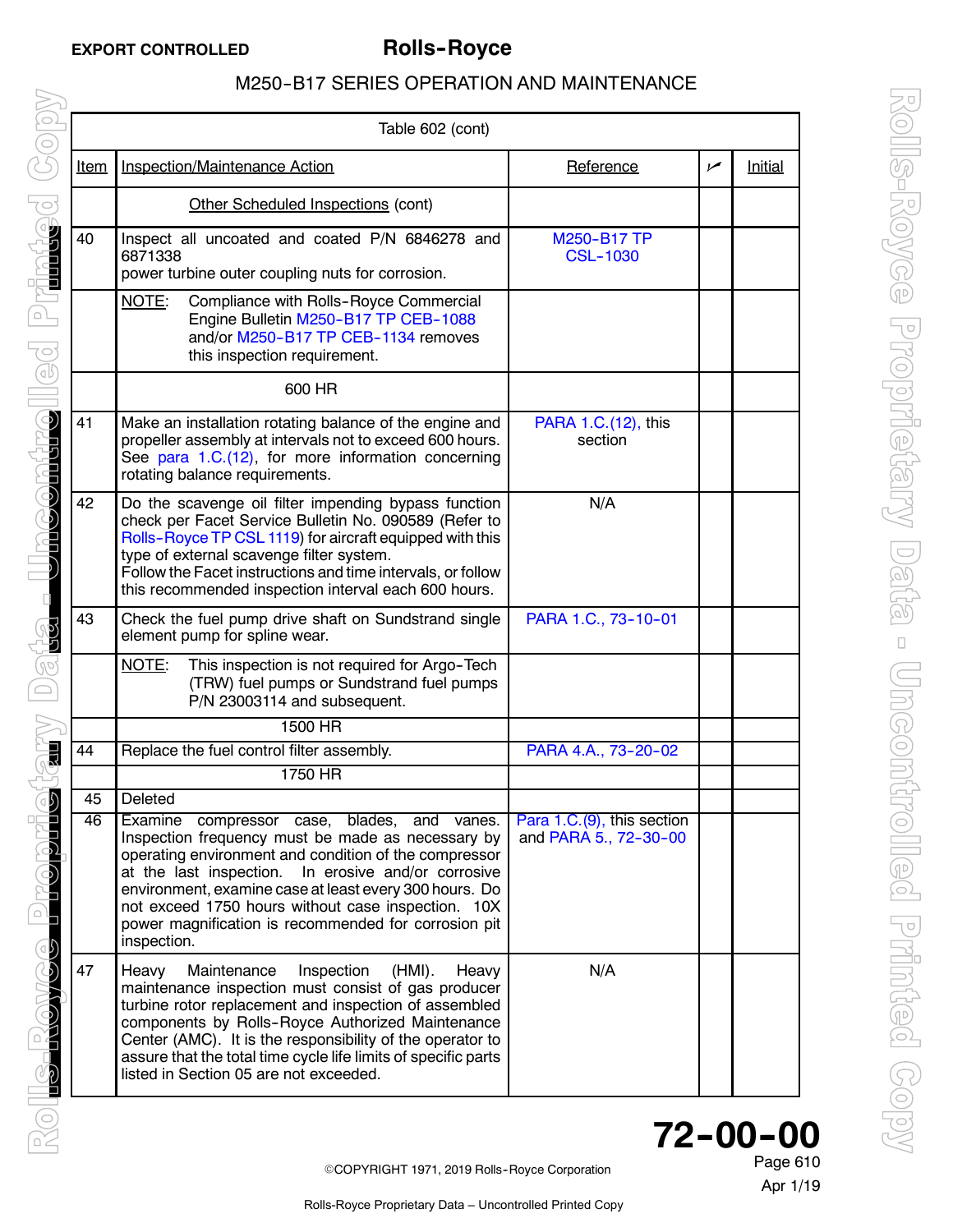<span id="page-7-0"></span>

### **M250 OIL CHANGE FLOWCHART**

NOTE: Engines with dry spline starter generators must change the oil at each 100 hours or 6 months regardless of oil type.

> Oil Flow Chart Figure 600

ACS062XA

Page 610 A **72--00--00** Apr 1/15

©COPYRIGHT 1971, 2018 Rolls-Royce Corporation

Rolls-Royce Proprietary Data – Uncontrolled Printed Copy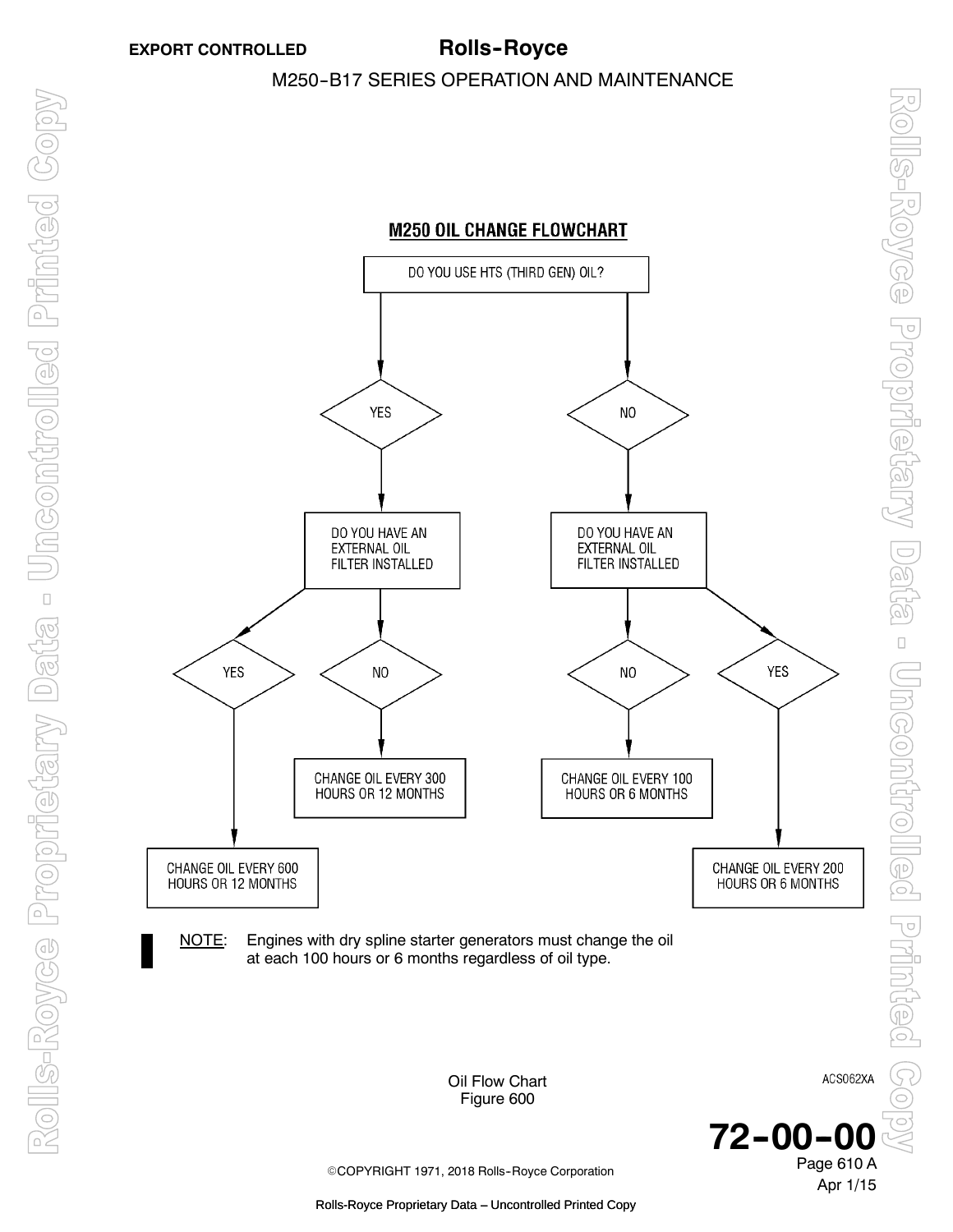$\blacksquare$ 

*THIS PAGE INTENTIONALLY LEFT BLANK*

M250-B17 SERIES OPERATION AND MAINTENANCE

**72--00--00** Page 610 B

Apr 1/13

ECOPYRIGHT 1971, 2018 Rolls--Royce Corporation

Rolls-Royce Proprietary Data – Uncontrolled Printed Copy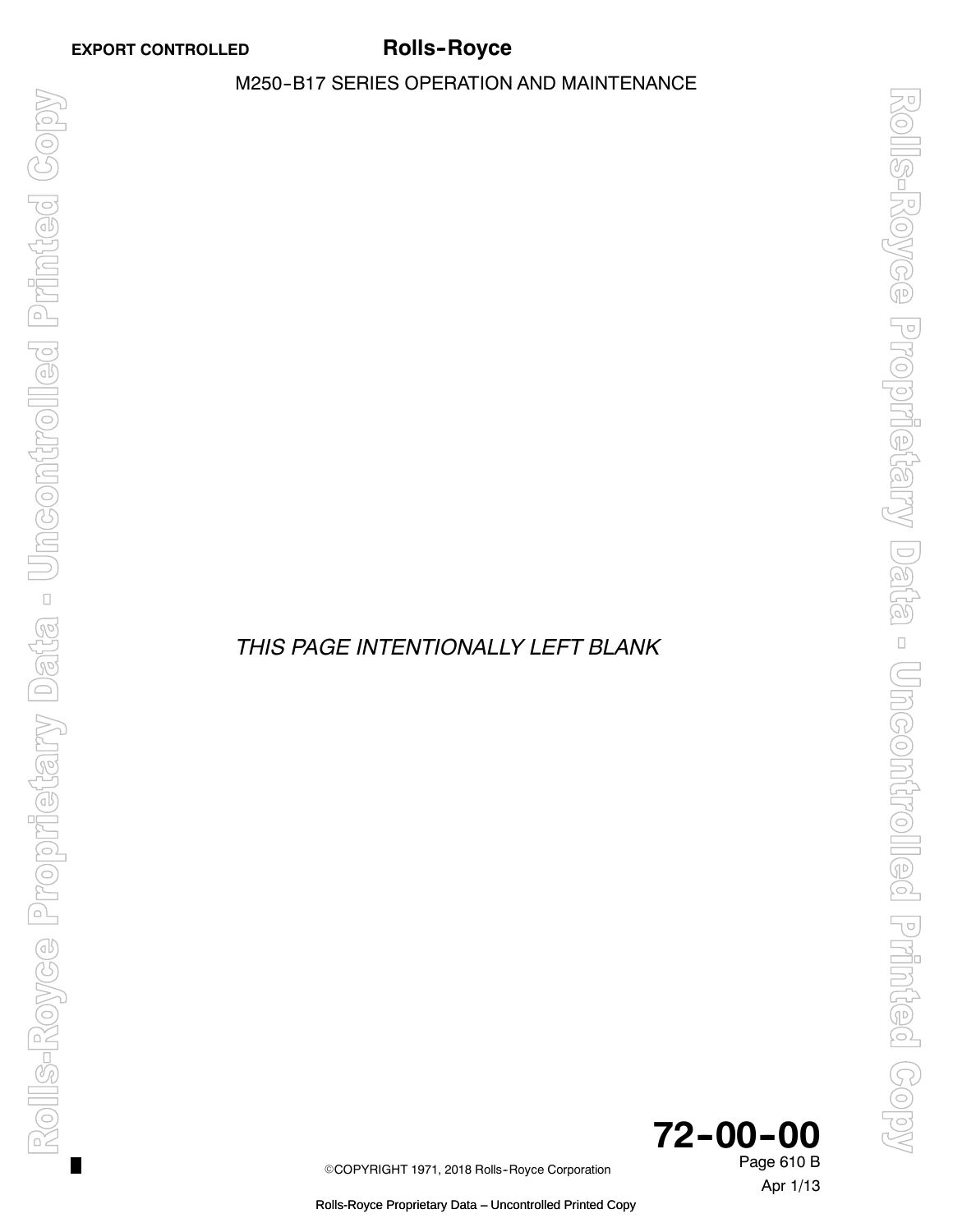<span id="page-9-0"></span>

|                                                                                                                                                                                                                                                                                                                                                                                                                                                                                                                                                                                                                                                                                                                                                                                                                                                                                                                                                                                                                   | Table 603                                                                                                                                                                                                                                                                                                                                                                                                                           |                                                                       |                |         |
|-------------------------------------------------------------------------------------------------------------------------------------------------------------------------------------------------------------------------------------------------------------------------------------------------------------------------------------------------------------------------------------------------------------------------------------------------------------------------------------------------------------------------------------------------------------------------------------------------------------------------------------------------------------------------------------------------------------------------------------------------------------------------------------------------------------------------------------------------------------------------------------------------------------------------------------------------------------------------------------------------------------------|-------------------------------------------------------------------------------------------------------------------------------------------------------------------------------------------------------------------------------------------------------------------------------------------------------------------------------------------------------------------------------------------------------------------------------------|-----------------------------------------------------------------------|----------------|---------|
|                                                                                                                                                                                                                                                                                                                                                                                                                                                                                                                                                                                                                                                                                                                                                                                                                                                                                                                                                                                                                   | <b>Inspection Checksheet</b>                                                                                                                                                                                                                                                                                                                                                                                                        |                                                                       |                |         |
| Owner ________                                                                                                                                                                                                                                                                                                                                                                                                                                                                                                                                                                                                                                                                                                                                                                                                                                                                                                                                                                                                    | Date ____________                                                                                                                                                                                                                                                                                                                                                                                                                   |                                                                       |                |         |
|                                                                                                                                                                                                                                                                                                                                                                                                                                                                                                                                                                                                                                                                                                                                                                                                                                                                                                                                                                                                                   |                                                                                                                                                                                                                                                                                                                                                                                                                                     |                                                                       |                |         |
|                                                                                                                                                                                                                                                                                                                                                                                                                                                                                                                                                                                                                                                                                                                                                                                                                                                                                                                                                                                                                   |                                                                                                                                                                                                                                                                                                                                                                                                                                     |                                                                       |                |         |
| This inspection checksheet is to be used when performing scheduled inspections. This form can be locally<br>reproduced and/or expanded to reflect the aircraft operating environment. Keep the completed sheets as a<br>permanent part of the aircraft engine records. Detailed information regarding each inspection item is contained<br>in the referenced Operation and Maintenance Manual paragraphs.<br>CAUTION:<br>BEFORE UNDERTAKING ANY INSPECTION OR MAINTENANCE ACTION, CONSULT THE<br>REFERENCED PARAGRAPHS OF THE OPERATION AND MAINTENANCE MANUAL.<br>FAILURE TO FOLLOW THE RECOMMENDED INSTRUCTIONS IN THE MANUAL COULD<br>RESULT IN EQUIPMENT DAMAGE OR DESTRUCTION, POSSIBLY RESULTING IN<br>PERSONNEL DEATH OR INJURY.<br>THIS INSPECTION CHECKLIST CAN ONLY BE USED IF THE OPERATOR IS USING AN<br>NOTE:<br>APPROVED THIRD GENERATION (HTS) OIL AND AN APPROVED AIRFRAME MOUNTED<br><b>SCAVENGE OIL FILTER.</b><br>NOTE:<br>COMPLIANCE TO THE 150 HOUR AND 300 HOUR ITEMS IN THIS TABLE MUST BE |                                                                                                                                                                                                                                                                                                                                                                                                                                     |                                                                       |                |         |
| <u>Item</u>                                                                                                                                                                                                                                                                                                                                                                                                                                                                                                                                                                                                                                                                                                                                                                                                                                                                                                                                                                                                       | <b>OCCURS FIRST.</b><br>Inspection/Maintenance Action                                                                                                                                                                                                                                                                                                                                                                               | Reference                                                             | $\overline{v}$ | Initial |
|                                                                                                                                                                                                                                                                                                                                                                                                                                                                                                                                                                                                                                                                                                                                                                                                                                                                                                                                                                                                                   | 150 Hour Inspection                                                                                                                                                                                                                                                                                                                                                                                                                 |                                                                       |                |         |
| 1                                                                                                                                                                                                                                                                                                                                                                                                                                                                                                                                                                                                                                                                                                                                                                                                                                                                                                                                                                                                                 | Examine for discharge the air tube inserts that are cocked or<br>backing out of the scroll. If cocked or loose inserts are<br>detected, check the engine for possible vibration causes.                                                                                                                                                                                                                                             | PARA 4,<br>$72 - 40 - 00$<br>and PARA<br>$1.C.(2)$ , this<br>section  |                |         |
| $\overline{2}$                                                                                                                                                                                                                                                                                                                                                                                                                                                                                                                                                                                                                                                                                                                                                                                                                                                                                                                                                                                                    | Inspect and clean the fuel nozzle. If no airframe mounted fuel<br>filter is installed, inspect the fuel nozzle filter.                                                                                                                                                                                                                                                                                                              | $73 - 10 - 03$ ,<br>Maintenance<br><b>Practices</b>                   |                |         |
| 3                                                                                                                                                                                                                                                                                                                                                                                                                                                                                                                                                                                                                                                                                                                                                                                                                                                                                                                                                                                                                 | Visually inspect the outer combustion case (sheet metal and<br>weld seams) for cracks. Pay particular attention to the weld<br>seams in the area of the igniter plugs, dummy plug, drain<br>valves, fuel nozzle bosses, armpit braze patch and adjacent<br>areas. Use a bright light and mirror as necessary. The OCC<br>does not have to be removed. Perform a Leak Tec check for<br>installed OCC's and an FPI for removed OCC's. | $72 - 40 - 00$ ,<br><b>Table 202,</b><br>items (1), (2),<br>(3), (4), |                |         |
|                                                                                                                                                                                                                                                                                                                                                                                                                                                                                                                                                                                                                                                                                                                                                                                                                                                                                                                                                                                                                   |                                                                                                                                                                                                                                                                                                                                                                                                                                     |                                                                       | 72-00-00       |         |

©COPYRIGHT 1971, 2018 Rolls-Royce Corporation

Page 611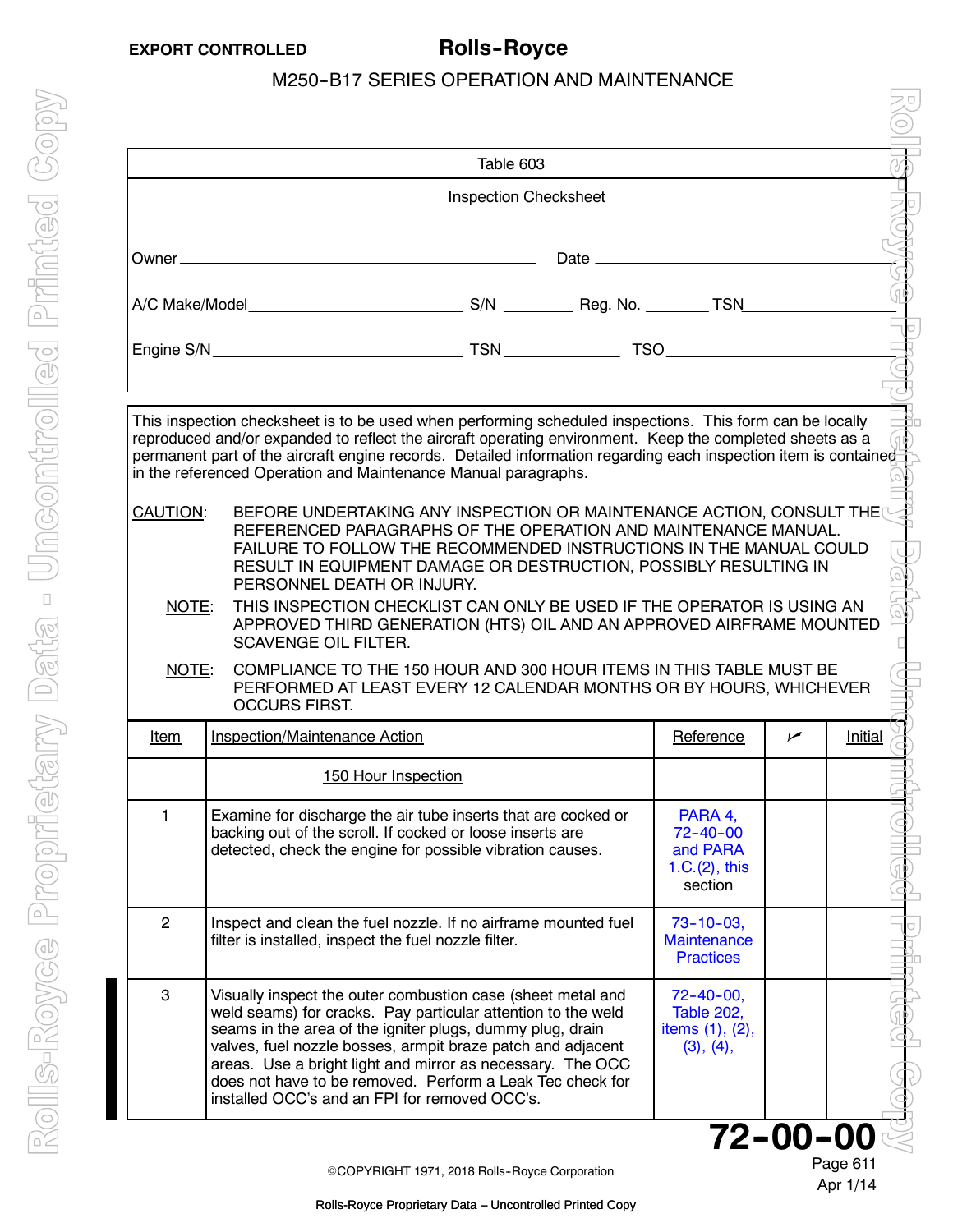<span id="page-10-0"></span>

|                | Table 603 (cont)<br><b>Inspection Checksheet</b>                                                                                                                                                                                                                                                                                                                                                                                                                            |                                                     |    |                |
|----------------|-----------------------------------------------------------------------------------------------------------------------------------------------------------------------------------------------------------------------------------------------------------------------------------------------------------------------------------------------------------------------------------------------------------------------------------------------------------------------------|-----------------------------------------------------|----|----------------|
| <b>Item</b>    | <b>Inspection/Maintenance Action</b>                                                                                                                                                                                                                                                                                                                                                                                                                                        | Reference                                           | مم | <b>Initial</b> |
|                | 300 Hour Inspection                                                                                                                                                                                                                                                                                                                                                                                                                                                         |                                                     |    |                |
|                | In addition to the 150 hour inspection items, perform the<br>following:                                                                                                                                                                                                                                                                                                                                                                                                     |                                                     |    |                |
| 1              | Clean the compressor with chemical wash solution if operating<br>in a corrosive or erosive (contaminant-laden) environment.                                                                                                                                                                                                                                                                                                                                                 | <b>PARA 6.B.,</b><br>$72 - 30 - 00$                 |    |                |
| $\overline{2}$ | Examine the engine for loose or missing bolts, broken or<br>loose connections, security of mounting accessories, and<br>broken or missing lockwire. Check accessible areas for<br>obvious damage and signs of fuel, air, or oil leakage. Loose<br>connections also include the requirement to examine the<br>slippage marks of all B-nut connections in the engine control<br>system.                                                                                       | $72 - 00 - 00$<br><b>Engine</b><br><b>Servicing</b> |    |                |
| $\overline{3}$ | Check the mounting and support bolts to be sure they are tight,<br>lockwired, and in good condition. Check the security of screws<br>and rivets.                                                                                                                                                                                                                                                                                                                            | N/A                                                 |    |                |
| 4              | Check the accessible fuel system components, lines, and<br>connections for security, damage, or leakage. Accomplish with<br>the boost pump on, if available.                                                                                                                                                                                                                                                                                                                | N/A                                                 |    |                |
| $\overline{5}$ | Check the $P_c$ filter for proper clamping and security.                                                                                                                                                                                                                                                                                                                                                                                                                    | <b>PARA 2.B.,</b><br>$73 - 20 - 03$                 |    |                |
| 6              | Until M250 TP CEB-A-1193 is complied with, inspect the $P_c$<br>filter assembly as follows: Without disassembly or removal of<br>the $P_c$ filter assembly from the mounting bracket, inspect using<br>a 10X magnification glass and a bright light to detect any signs<br>of cracks, paying particular attention to both of the end fittings<br>at their junction with the end walls. If cracks are detected, re-<br>move the assembly and comply with M250 TP CEB-A-1193. | N/A                                                 |    |                |
| 7              | Remove the Scroll-to-Pc Filter Tube Assembly and inspect for<br>cracks using a IOX power glass. Pay particular attention to the<br>flared ends of the tube for cracks and to the areas beneath the<br>floating ferrules for fretting damage. Tubes found to contain<br>cracks and/or excessive fretting damage are to be replaced by<br>new parts of the same part number as removed.                                                                                       | N/A                                                 |    |                |
|                | Excessive fretting is present when the ferrule has<br>NOTE:<br>chafed the tube sufficiently to wear a step that can be<br>felt with a thumbnail or other inspection aid.                                                                                                                                                                                                                                                                                                    |                                                     |    |                |
| $\overline{8}$ | With the Scroll-to-Pc Tube Assembly still removed and using<br>a 10X power glass, inspect the elbow in the compressor scroll<br>for distress, cracks, and proper alignment. No cracks are<br>permissible.                                                                                                                                                                                                                                                                   | N/A                                                 |    |                |
| $\overline{9}$ | Check the fuel and propeller system control linkage for<br>freedom of operation, full travel, and proper rigging. Check for<br>excessively high throttle forces and security of linkage. Also,<br>check for loose or worn linkage and linkage bolts.                                                                                                                                                                                                                        | PARA 1.A,<br>$76 - 00 - 00$                         |    |                |
| 10             | Examine the compressor inlet guide vanes and visible blades<br>and vanes for foreign object damage. Remove all foreign<br>material that can be drawn into the compressor inlet.                                                                                                                                                                                                                                                                                             | PARA 5,<br>$72 - 30 - 00$                           |    |                |

**72--00--00** Page 612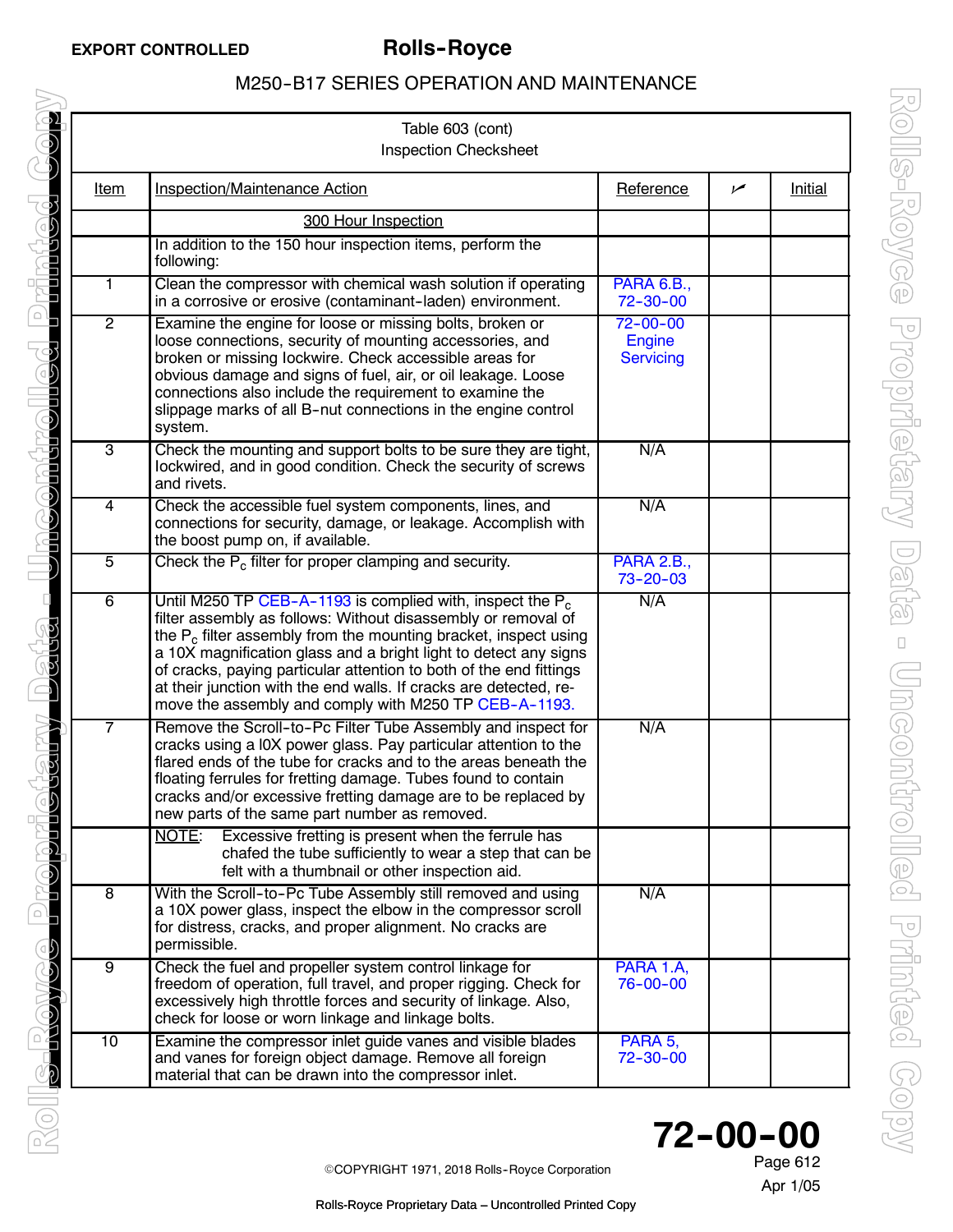|                 | Table 603 (cont)<br><b>Inspection Checksheet</b>                                                                                                                                                                                                                                                                                                                                                                                                                                                                                                                                                                                                                                                                                                                                                           |                                                                                             |     |         |
|-----------------|------------------------------------------------------------------------------------------------------------------------------------------------------------------------------------------------------------------------------------------------------------------------------------------------------------------------------------------------------------------------------------------------------------------------------------------------------------------------------------------------------------------------------------------------------------------------------------------------------------------------------------------------------------------------------------------------------------------------------------------------------------------------------------------------------------|---------------------------------------------------------------------------------------------|-----|---------|
| <u>Item</u>     | <b>Inspection/Maintenance Action</b>                                                                                                                                                                                                                                                                                                                                                                                                                                                                                                                                                                                                                                                                                                                                                                       | Reference                                                                                   | سما | Initial |
|                 | 300 Hour Inspection (cont)                                                                                                                                                                                                                                                                                                                                                                                                                                                                                                                                                                                                                                                                                                                                                                                 |                                                                                             |     |         |
| $\overline{11}$ | Examine the compressor scroll for cracks or breaks at the<br>anti-ice air valve and customer bleed port. If cracks or breaks<br>are detected, check the engine for possible vibration causes.                                                                                                                                                                                                                                                                                                                                                                                                                                                                                                                                                                                                              | PARA 1.C.(2),<br>this section                                                               |     |         |
| $\overline{12}$ | Check the anti-icing valve for security, worn parts, and correct<br>operation. The anti-icing valve does not need to be removed<br>or disassembled unless a problem is detected.                                                                                                                                                                                                                                                                                                                                                                                                                                                                                                                                                                                                                           | <b>PARA 3.,</b><br>$75 - 10 - 01$                                                           |     |         |
| 13              | Examine the compressor mount inserts for looseness or oil<br>leakage. Replace if loose and check engine for possible<br>vibration and causes.                                                                                                                                                                                                                                                                                                                                                                                                                                                                                                                                                                                                                                                              | PARA 4.E.<br>and $F_{\cdot}$ ,<br>$72 - 60 - 00$<br>and PARA<br>$1.C.(2)$ , this<br>section |     |         |
| 14              | Examine the turbine support assemblies and engine exhaust<br>ducts for condition of welded joints and for cracks and<br>buckling. Check the exhaust duct clamps for correct<br>installation, condition, and torque. Reference the appropriate<br>airframe maintenance manual for torque.                                                                                                                                                                                                                                                                                                                                                                                                                                                                                                                   | <b>PARA 8.A.,</b><br>$72 - 50 - 00$                                                         |     |         |
| $\overline{15}$ | Wet spline starter-generator gearshafts (new production of<br>those replaced in accordance with the Rolls-Royce<br>Commercial Engine Bulletin (M250-B17 TP CEB-1056)) do<br>not need periodic inspection and lubrication. Clean and<br>examine the other starter-generator gearshaft. Clean the<br>female splitlines of the starter-generator and the male splines<br>of the starter-generator with mineral spirits and the soft brush.<br>Examine the splines in accordance with 72-60-00,<br>Starter-generator Gearshaft Internal Spline Inspection.<br>Lubricate acceptable splines with grease (Aero-shell No. 22 or<br>equivalent). Before reinstallation of the starter-generator, make<br>sure torsional damper members of the starter-generator<br>driveshaft are in hard contact with each other. | <b>PARA 4.C.,</b><br>$72 - 60 - 00$                                                         |     |         |
|                 | NOTE: Inspect the starter-generator brushes for wear in<br>accordance with the Aircraft Manual at the same time the<br>spline inspection is made.                                                                                                                                                                                                                                                                                                                                                                                                                                                                                                                                                                                                                                                          |                                                                                             |     |         |
| 16              | Examine and clean the turbine pressure oil system check<br>valve.                                                                                                                                                                                                                                                                                                                                                                                                                                                                                                                                                                                                                                                                                                                                          | <b>PARA 2.K.,</b><br>$72 - 60 - 00$                                                         |     |         |
|                 | NOTE: Check Valve P/N 23074872 and subsequent part<br>numbers are not applicable to this inspection (these<br>valves are considered "ON CONDITION").                                                                                                                                                                                                                                                                                                                                                                                                                                                                                                                                                                                                                                                       |                                                                                             |     |         |
| 17              | Inspect and clean the pressure oil tube screen assembly.                                                                                                                                                                                                                                                                                                                                                                                                                                                                                                                                                                                                                                                                                                                                                   | Item 4, Table<br>202,<br>$72 - 50 - 00$                                                     |     |         |
| $\overline{18}$ | Measure the oil flow from the scavenge passage or<br>external sump of the power turbine support and<br>scavenge passage of the gas producer turbine<br>support.<br>PT                                                                                                                                                                                                                                                                                                                                                                                                                                                                                                                                                                                                                                      | <b>PARA 6.E.,</b><br>$72 - 50 - 00$                                                         |     |         |

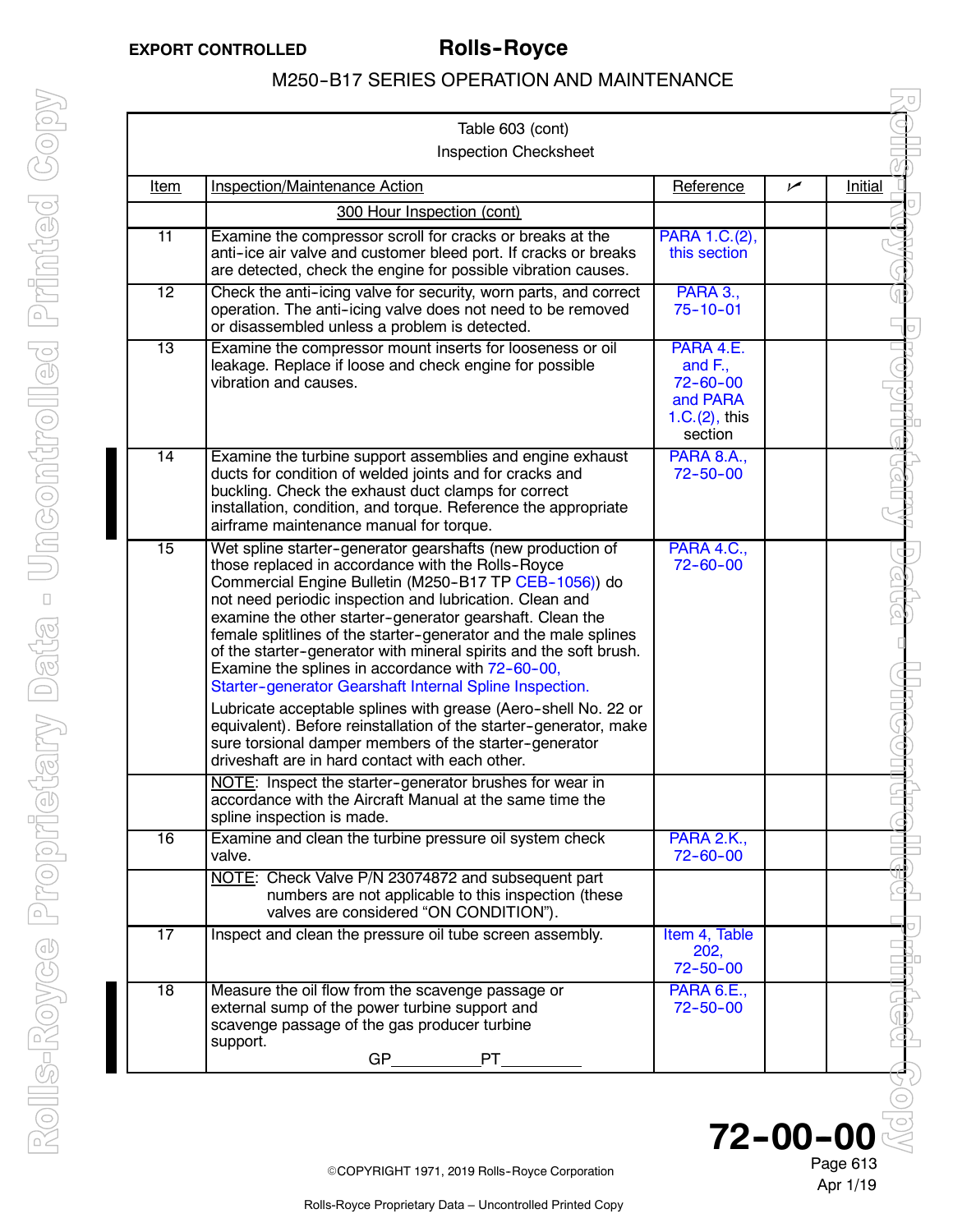|             | Table 603 (cont)                                                                                                                                                                                                                                                                                                                                                                                                                                                     |                                                                                         |     |                |
|-------------|----------------------------------------------------------------------------------------------------------------------------------------------------------------------------------------------------------------------------------------------------------------------------------------------------------------------------------------------------------------------------------------------------------------------------------------------------------------------|-----------------------------------------------------------------------------------------|-----|----------------|
|             | <b>Inspection Checksheet</b>                                                                                                                                                                                                                                                                                                                                                                                                                                         |                                                                                         |     |                |
| <b>Item</b> | <b>Inspection/Maintenance Action</b>                                                                                                                                                                                                                                                                                                                                                                                                                                 | Reference                                                                               | سما | <b>Initial</b> |
|             | 300 Hour Inspection (cont)                                                                                                                                                                                                                                                                                                                                                                                                                                           |                                                                                         |     |                |
| 19          | Examine, clean, and check magnetic drain plugs.                                                                                                                                                                                                                                                                                                                                                                                                                      | <b>PARA 10,</b><br>$72 - 00 - 00$ ,<br><b>Engine</b><br>Servicing                       |     |                |
| 20          | Visually inspect the outer combustion case (sheet metal and<br>weld seams) for cracks. Pay particular attention to the weld<br>seams in the area of the igniter plugs, dummy plug, drain<br>valves, fuel nozzle bosses, armpit braze patch and adjacent<br>areas. Use a bright light and mirror as necessary. The OCC<br>does not have to be removed. Perform a Leak Tec check for<br>installed OCC's and an FPI for removed OCC's.                                  | $72 - 40 - 00$ ,<br><b>Table 202,</b><br>items (1), (2),<br>(3), (4),                   |     |                |
| 21          | Clean the burner drain valve.                                                                                                                                                                                                                                                                                                                                                                                                                                        | PARA 3,<br>$72 - 40 - 00$                                                               |     |                |
| 22          | Inspect the ignition lead for burning, chafing, or cracking of<br>conduit and loose connectors and broken lockwire.                                                                                                                                                                                                                                                                                                                                                  | 74-20-02,<br><b>Maintenance</b><br><b>Practices</b>                                     |     |                |
| 23          | Review the engine records for compliance with all mandatory<br>bulletins, inspections, and airworthiness directives.                                                                                                                                                                                                                                                                                                                                                 | N/A                                                                                     |     |                |
| 24          | Review the engine records for time or cycle limited parts,<br>components, accessories, or modules.                                                                                                                                                                                                                                                                                                                                                                   | N/A                                                                                     |     |                |
| 25          | Enter the component changes, inspection compliance, etc., in<br>the logbook as required.                                                                                                                                                                                                                                                                                                                                                                             | N/A                                                                                     |     |                |
| 26          | Drain the oil system and refill.                                                                                                                                                                                                                                                                                                                                                                                                                                     |                                                                                         |     |                |
|             | Oil changed at:<br>300 hours/6 months: (Optional)_________<br>Maximum oil change interval is 600 hours or 12 months,<br>whichever occurs first. Some operators experience and/or<br>harsh environments can dictate oil changes at more frequent<br>intervals.                                                                                                                                                                                                        | <b>PARA 10.F.,</b><br>$72 - 00 - 00$ ,<br><b>Engine</b><br><b>Servicing</b>             |     |                |
| 26A.        | Remove, examine, and clean the oil filter. Note accumulation of<br>metal chips, debris, or carbon particles. Conduct further in-<br>spection of the lube system and/or engine gear train/bearings if<br>metal chips or debris are found. See items 33 and 34 (300<br>Hour Inspection) if carbon particles are found.                                                                                                                                                 | <b>PARA 1.C.,</b><br>$72 - 60 - 00$ ,<br>Item 2,<br><b>Table 202,</b><br>$72 - 50 - 00$ |     |                |
|             | NOTE: Follow the STC manufacturer's recommendations<br>regarding replacement/cleaning of external oil filter<br>elements. Inspect removed elements for any<br>accumulations of metal chips, debris, or carbon<br>particles. It can prove helpful to cut apart disposable<br>(paper) filter elements to facilitate this inspection. If<br>chips, debris, or carbon particles are found, proceed<br>with additional inspection/maintenance as outlined in<br>item 26b. |                                                                                         |     |                |

# **72--00--00** Page 614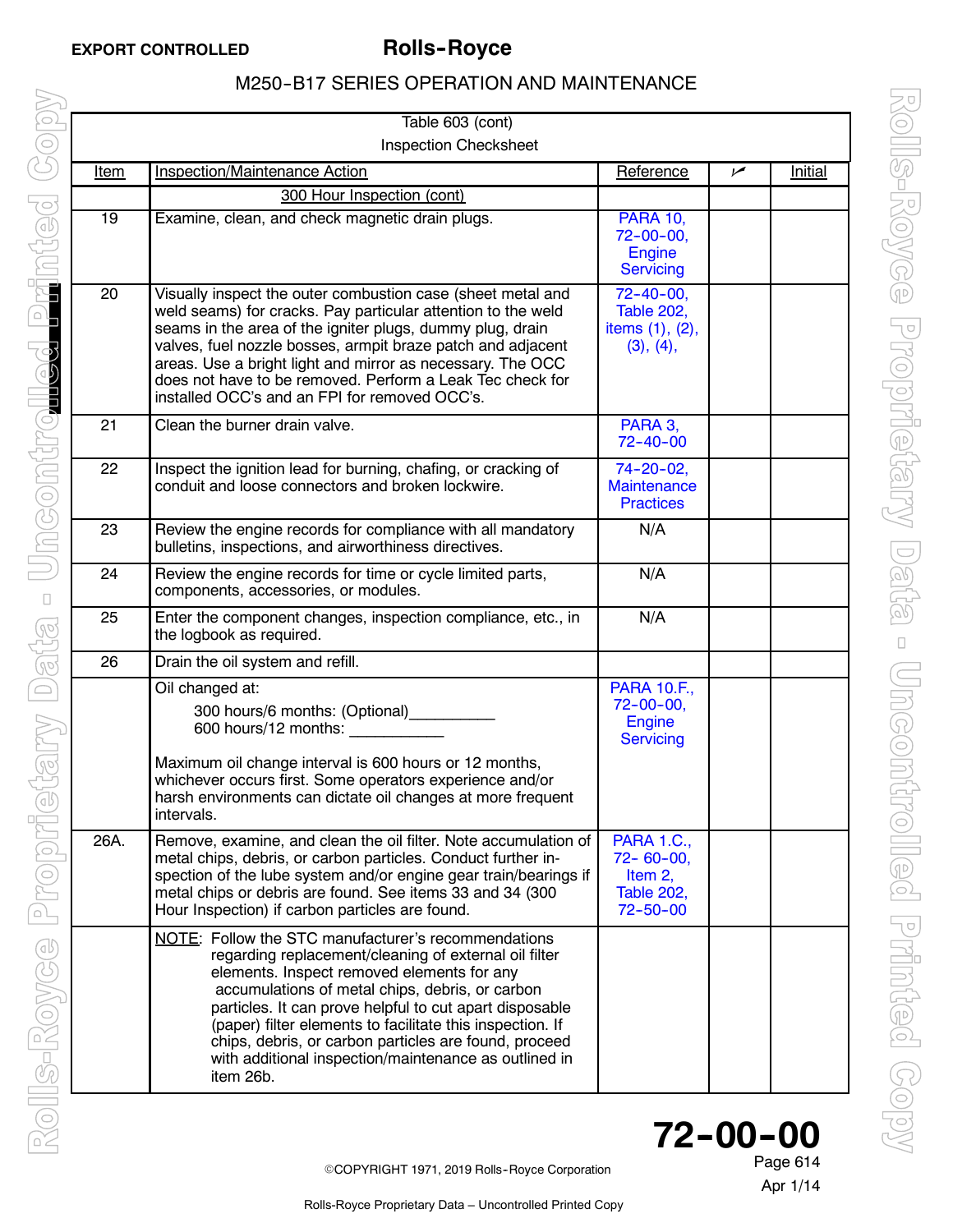|                                                                                                                                                                                                                                                                                                                                                                                                                                                                                                                                                                                                                                                              | Table 603 (cont)<br><b>Inspection Checksheet</b>                                                                                                                                                                                                                                                                                                                                                                                                                                                                                                                                                                                                                        |                                                                                                                       |                |                |
|--------------------------------------------------------------------------------------------------------------------------------------------------------------------------------------------------------------------------------------------------------------------------------------------------------------------------------------------------------------------------------------------------------------------------------------------------------------------------------------------------------------------------------------------------------------------------------------------------------------------------------------------------------------|-------------------------------------------------------------------------------------------------------------------------------------------------------------------------------------------------------------------------------------------------------------------------------------------------------------------------------------------------------------------------------------------------------------------------------------------------------------------------------------------------------------------------------------------------------------------------------------------------------------------------------------------------------------------------|-----------------------------------------------------------------------------------------------------------------------|----------------|----------------|
| Item                                                                                                                                                                                                                                                                                                                                                                                                                                                                                                                                                                                                                                                         | <b>Inspection/Maintenance Action</b>                                                                                                                                                                                                                                                                                                                                                                                                                                                                                                                                                                                                                                    | Reference                                                                                                             | $\overline{v}$ | <b>Initial</b> |
|                                                                                                                                                                                                                                                                                                                                                                                                                                                                                                                                                                                                                                                              | 300 Hour Inspection (cont)                                                                                                                                                                                                                                                                                                                                                                                                                                                                                                                                                                                                                                              |                                                                                                                       |                |                |
| 26B.                                                                                                                                                                                                                                                                                                                                                                                                                                                                                                                                                                                                                                                         | Examine the magnetic chip detector plugs.                                                                                                                                                                                                                                                                                                                                                                                                                                                                                                                                                                                                                               | <b>PARA 10.,</b><br>$72 - 00 - 00$ ,<br><b>Engine</b><br>Servicing,<br>Item 7,<br><b>Table 202,</b><br>$72 - 50 - 00$ |                |                |
| <b>CAUTION:</b><br><b>INSPECTION FREQUENCY MUST BE BASED ON THE NATURE OF THE EROSIVE</b><br>AND/OR CORROSIVE ENVIRONMENT. THE OPERATING ENVIRONMENT CAN DICTATE A<br>MORE FREQUENT INSPECTION INTERVAL. WHEN OPERATING IN A CORROSIVE<br>AND/OR EROSIVE ENVIRONMENT FOR NON-COATED COMPRESSOR WHEELS, THE<br>INSPECTION MUST NOT EXCEED 300 HOURS OR 6 MONTHS. FOR COATED<br>COMPRESSOR WHEELS, INSPECTION MUST NOT EXCEED 300 HOURS OR 12<br>MONTHS. FOR COMPRESSOR BLISKS, INSPECTION MUST NOT EXCEED 300 HOURS<br>OR 12 MONTHS. IF ANY WHEEL EXHIBITS CORROSION AND/OR EROSION, THE<br>INSPECTION REQUIREMENT MUST REVERT BACK TO 300 HOURS OR 6 MONTHS. |                                                                                                                                                                                                                                                                                                                                                                                                                                                                                                                                                                                                                                                                         |                                                                                                                       |                |                |
| 27                                                                                                                                                                                                                                                                                                                                                                                                                                                                                                                                                                                                                                                           | Inspect the compressor case, blades, and vanes, when<br>operating in an erosive and/or corrosive environment. 10X<br>power magnification is recommended for corrosion pit<br>inspection.                                                                                                                                                                                                                                                                                                                                                                                                                                                                                | PARA 1.C.(9),<br>this section<br>and<br><b>PARA 5.,</b><br>$72 - 30 - 00$                                             |                |                |
|                                                                                                                                                                                                                                                                                                                                                                                                                                                                                                                                                                                                                                                              | <b>CAUTION:</b><br>WHEN THERE IS EVIDENCE THAT THE FUEL PUMP FILTER HAS BEEN BYPASSED, THE<br>GAS PRODUCER FUEL CONTROL INLET FILTER, THE FUEL NOZZLE FILTER, THE<br>GOVERNOR FILTER, AND THE HIGH-PRESSURE FUEL FILTER, IF APPLICABLE, MUST<br>BE CLEANED. (REFER TO SPECIAL INSTRUCTIONS, TABLE 604) IF ANY<br>CONTAMINATION IS FOUND IN THE FUEL NOZZLE FILTER, THIS WILL REQUIRE THAT<br>THE FUEL CONTROL BE SENT TO AN AUTHORIZED REPAIR FACILITY FOR INTERNAL<br>CLEANING. REFERENCE MUST ALSO BE MADE TO THE AIRFRAME MAINTENANCE<br>MANUAL FOR FUEL SYSTEM MAINTENANCE FOLLOWING FUEL CONTAMINATION.                                                            |                                                                                                                       |                |                |
| 28                                                                                                                                                                                                                                                                                                                                                                                                                                                                                                                                                                                                                                                           | If the aircraft is equipped with an engine fuel filter differential<br>pressure warning system, replace the throw-away filter only<br>when an indication of contamination is obtained or every 300<br>hours, whichever comes first. If the aircraft is not equipped with<br>a differential pressure warning system, replace the fuel filter<br>every 300 hours unless operating experience demonstrates<br>that smaller time increments are advisable. Before discarding<br>the filter, inspect for signs of contaminants. If contaminants are<br>found, examine the entire fuel system and clean if necessary.<br>Verify Step 31 has been completed before reassembly. | <b>PARA 1.F.,</b><br>$73 - 10 - 01$                                                                                   |                |                |
| 29                                                                                                                                                                                                                                                                                                                                                                                                                                                                                                                                                                                                                                                           | Do a fuel pump bypass valve operation check when a fuel filter<br>is replaced.<br>NOTE: Applicable to Sundstrand/Pesco and Argo-Tech/TRW<br>manufactured pumps only.                                                                                                                                                                                                                                                                                                                                                                                                                                                                                                    | <b>PARA 1.D.,</b><br>$73 - 10 - 01$                                                                                   |                |                |
| 30                                                                                                                                                                                                                                                                                                                                                                                                                                                                                                                                                                                                                                                           | Purge air from the filter bowl area of the single element pump.                                                                                                                                                                                                                                                                                                                                                                                                                                                                                                                                                                                                         | <b>PARA 2.E.,</b><br>$73 - 00 - 00$                                                                                   |                |                |

Page 615 **72--00--00** Apr 1/19

©COPYRIGHT 1971, 2019 Rolls-Royce Corporation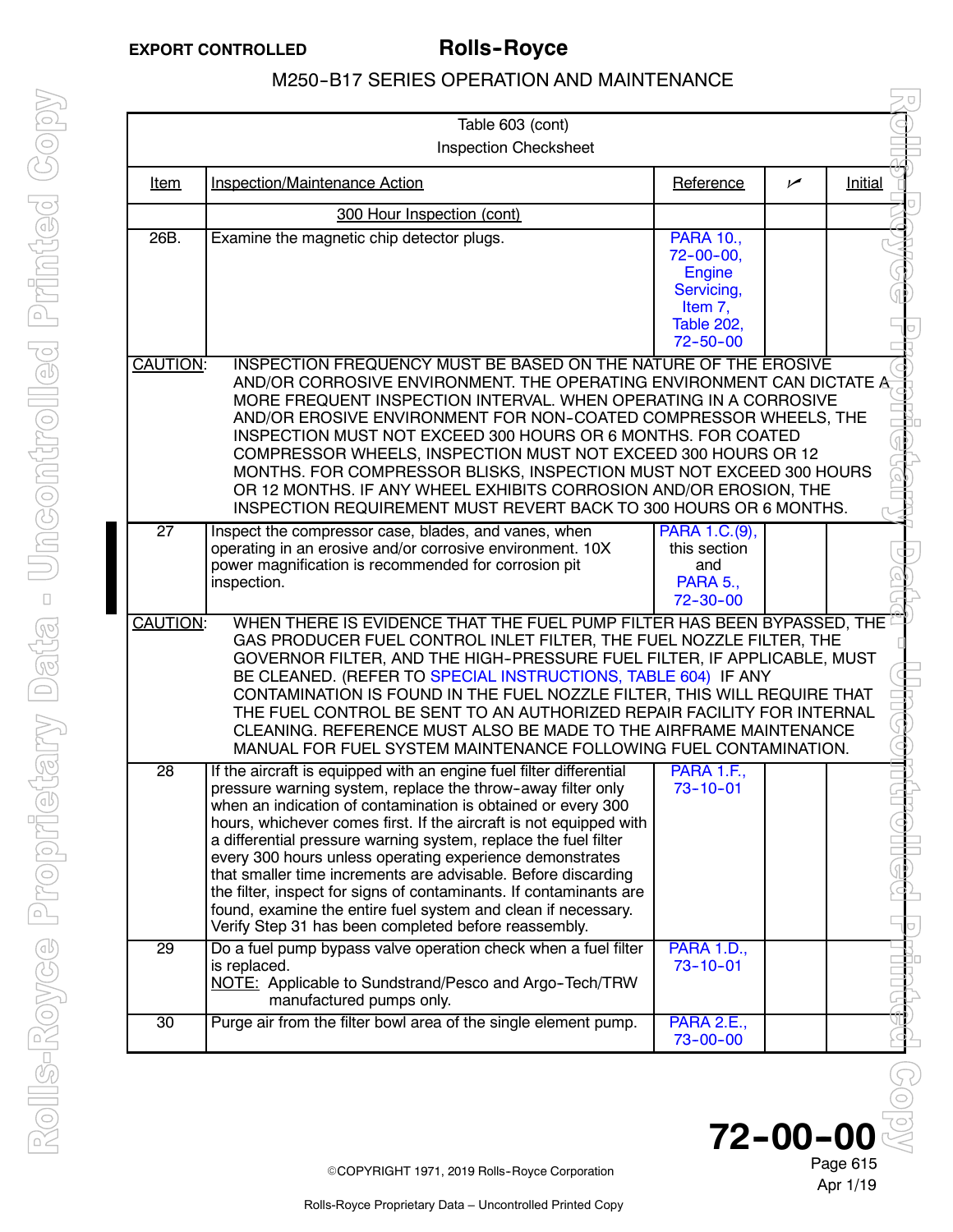| Table 603 (cont)<br><b>Inspection Checksheet</b> |                                                                                                                                                                                                                                                                                                                                            |                                                                                        |                |                |  |
|--------------------------------------------------|--------------------------------------------------------------------------------------------------------------------------------------------------------------------------------------------------------------------------------------------------------------------------------------------------------------------------------------------|----------------------------------------------------------------------------------------|----------------|----------------|--|
| Item                                             | <b>Inspection/Maintenance Action</b>                                                                                                                                                                                                                                                                                                       | Reference                                                                              | $\overline{v}$ | <b>Initial</b> |  |
|                                                  | 300 Hour Inspection (cont)                                                                                                                                                                                                                                                                                                                 |                                                                                        |                |                |  |
| $\overline{31}$                                  | Remove and disassemble the fuel nozzle. Clean and examine<br>the fuel nozzle filter assembly. Reassemble and install the fuel<br>nozzle.                                                                                                                                                                                                   | $73 - 10 - 03$                                                                         |                |                |  |
| 32                                               | Purge air from the filter bowl area of the single element pump.                                                                                                                                                                                                                                                                            | <b>PARA 2.E.,</b><br>$73 - 00 - 00$                                                    |                |                |  |
| 34                                               | Examine and clean the No. 1 bearing oil pressure reducer.                                                                                                                                                                                                                                                                                  | PARA 3.A.(2),<br>$72 - 30 - 00$                                                        |                |                |  |
| 35                                               | Visually inspect the turbine external sump. Clean internal<br>carbonaceous deposits from the sump.                                                                                                                                                                                                                                         | PARA 6.E.(5),<br>$72 - 50 - 00$ ,<br>Item 11,<br><b>Table 202,</b><br>$72 - 50 - 00$   |                |                |  |
| 36                                               | Inspect the power turbine support scavenge strut. Clean<br>internal carbonaceous deposits from the strut.                                                                                                                                                                                                                                  | <b>PARA 6.F.,</b><br>$72 - 50 - 00$<br>Item 10,<br><b>Table 202,</b><br>$72 - 50 - 00$ |                |                |  |
| $\overline{37}$                                  | Remove, clean and inspect the Pc filter every 300 hours or<br>earlier as engine performance dictates.                                                                                                                                                                                                                                      | $73 - 20 - 03$<br><b>Maintenance</b><br><b>Practices</b>                               |                |                |  |
| 38                                               | Examine the thermocouple assembly (TOT/MGT).                                                                                                                                                                                                                                                                                               | <b>PARA 2.B.,</b><br>$77 - 20 - 01$ ,<br><b>Maintenance</b><br><b>Practices</b>        |                |                |  |
|                                                  | <b>Other Scheduled Inspections</b>                                                                                                                                                                                                                                                                                                         |                                                                                        |                |                |  |
|                                                  | 500 Hour/1 Year                                                                                                                                                                                                                                                                                                                            |                                                                                        |                |                |  |
| 1                                                | Inspect all uncoated and coated P/N 6846278 and 6871338<br>power turbine outer coupling nuts for corrosion.                                                                                                                                                                                                                                | M250-817 TP<br><b>CSL-1030</b>                                                         |                |                |  |
|                                                  | <b>NOTE: Compliance with Rolls Royce Commercial Engine</b><br>Bulletin M250- B17 TP CEB-1088 and/or M250-B17<br>TP CEB-1134 removes this inspection requirement.                                                                                                                                                                           |                                                                                        |                |                |  |
|                                                  | 600 Hour Inspection                                                                                                                                                                                                                                                                                                                        |                                                                                        |                |                |  |
| 1                                                | Make an installation rotating balance of the engine and<br>propeller assembly at intervals not to exceed 600 hours. See<br>PARA 1.C.(12) for more information concerning rotating<br>balance requirements.                                                                                                                                 | <b>PARA</b><br>$1.C.(12)$ , this<br>section                                            |                |                |  |
| $\overline{2}$                                   | Do the scavenge oil filter impending bypass function check per<br>Facet Service Bulletin No. 090589 (Ref. to Rolls-Royce TP<br>CSL 1119) for aircraft equipped with this type of external<br>scavenge filter system. Follow the Facet instructions and time<br>intervals or follow this recommended inspection interval each<br>600 hours. | N/A                                                                                    |                |                |  |

**72--00--00** Page 616